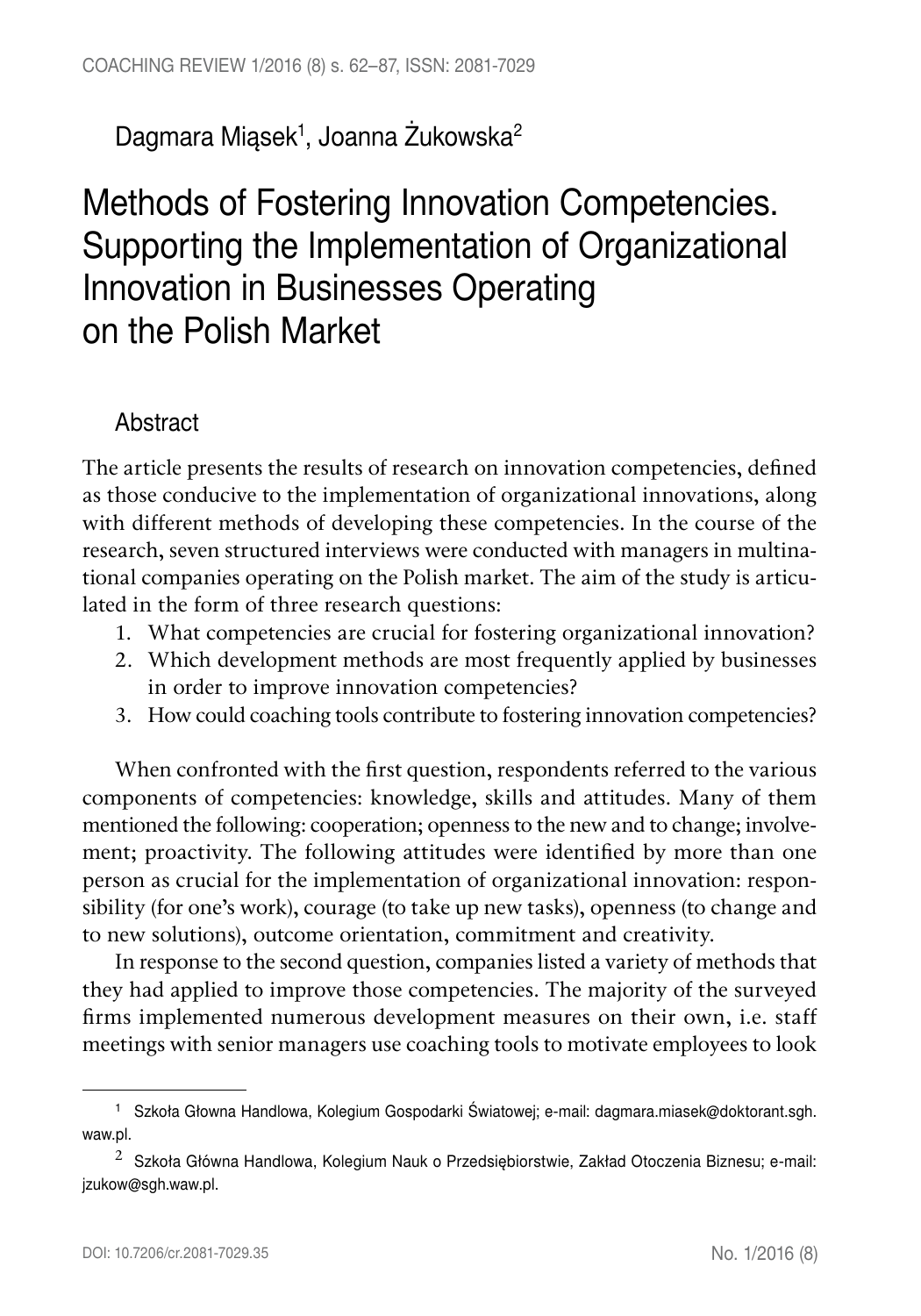for new solutions. Training and coaching sessions with external service providers have also been organized.

When answering the third question, the majority of respondents stressed the usefulness of coaching, both in improving innovation competencies and in developing or implementing innovative solutions. Many managers use coaching tools to encourage employees to seek innovative solutions. Another factor conductive to the use of coaching tools by managers is the organizational culture. The research is a pilot project and a starting point for quantitative research.

Keywords: innovation competencies, organizational innovations, coaching

# Metody rozwoju kompetencji proinnowacyjnych i innowacje organizacyjne w korporacjach międzynarodowych.

### Abstrakt

Celem artykułu jest analiza dobrych praktyk i usystematyzowania narzędzi wykorzystywanych do doskonalenia kompetencji proinnowacyjnych w korporacjach międzynarodowych, z uwzględnieniem zastosowania metod coachingowych. Artykuł będzie stanowił opracowanie badań przeprowadzonych metodami *desk research* i *field research* w oparciu o ustrukturalizowane wywiady z liderami innowacji, odpowiadające na postawione pytania badawcze:

- 1. Jakie kompetencje są kluczowe dla rozwoju innowacji organizacyjnych?
- 2. Jakie metody rozwojowe innowacyjne przedsiębiorstwa wykorzystują do doskonalenia kompetencji proinnowacyjnych?
- 3. W jaki sposób narzędzia coachingowe mogą być stosowane w doskonaleniu kompetencji pro innowacyjnych?

Efektem artykułu będą wypracowane wnioski i rekomendacje dotyczące narzędzi doskonalenia kompetencji proinnowacyjnych, w tym możliwości szerszego wykorzystania metody coachingu, służące wdrażaniu innowacji organizacyjnych.

Słowa kluczowe: kompetencje proinnowacyjne, innowacje organizacyjne, coaching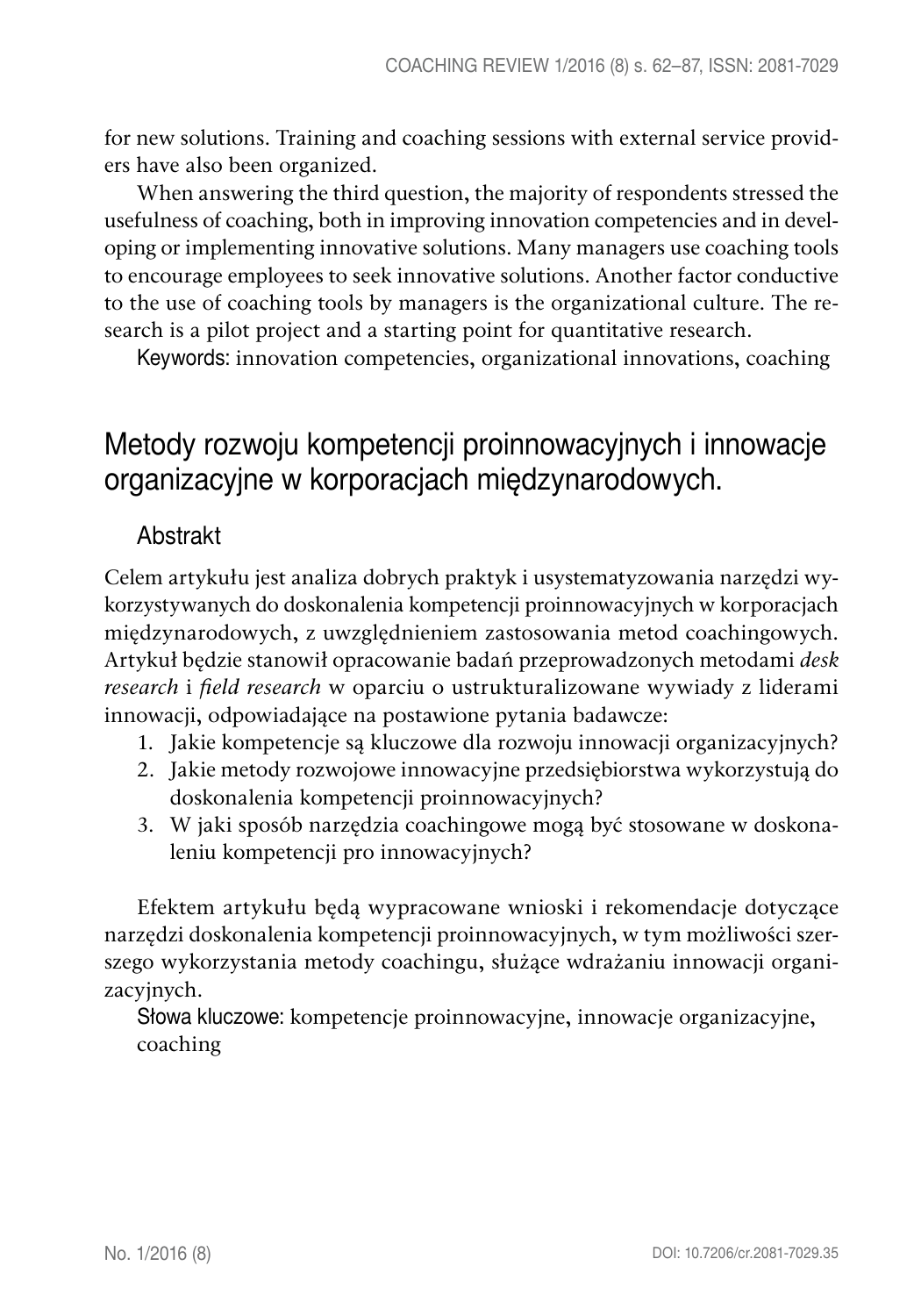## Introduction

The purpose of this paper is to present the results of empirical research into methods and best practices in the development of innovation competencies, recognized as important in the process of implementing organizational innovations by international corporations. Desk research and field research have were carried out in an attempt to answer the following questions:

- 1. What competencies are crucial for fostering organizational innovation?
- 2. Which development methods are most frequently applied by businesses in order to improve innovation competencies?
- 3. How could coaching tools contribute to fostering innovation competencies?

### Research methodology

The case study method was applied. Seven individual interviews were carried out with representatives of businesses operating both in Poland and on the international market. Their characteristics are presented in Table 1.

The prerequisite for participation in the survey was the implementation of at least one organizational innovation in the course of the past three years. In addition to the organizational innovation, each entity had also implemented at least one product, process or marketing innovation. Interviews were carried out with employees responsible for the implementation of organizational innovations within the company, or those who had participated in the process. All respondents chose to answer the questions anonymously, and therefore no business names are cited in the study. The survey questionnaire consisted of two parts: Part I – the characteristics of the company in terms of its place along the supply chain and its organizational culture, Part II – questions and topics pertaining to the implementation of organizational innovations and innovation competencies important from the point of view of each entity. The remaining were Likert-scale questions regarding the characteristics of the organizational culture and the purposes of organizational innovations (1 – unimportant; 5 – very important).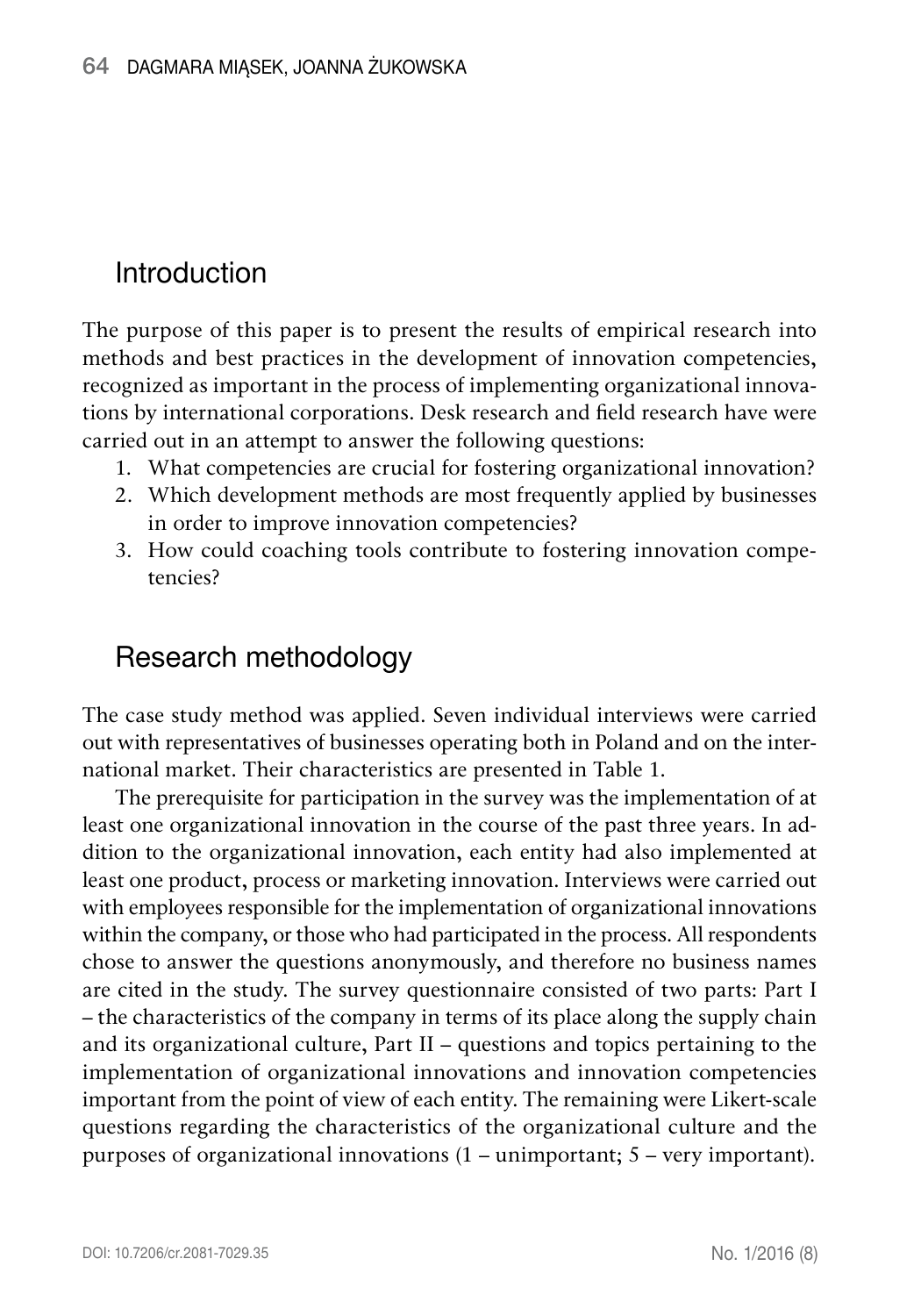The case study was to allow the identification of:

- types of organizational innovations implemented by businesses,
- types of competencies that they consider conducive to innovation and useful for the implementation of organizational innovations,
- ways in which organisations support their employees in developing such competencies with the use of the aforementioned methods.

### Description of organizational innovations implemented by Organisation A

Throughout the years, the organisation had experienced numerous changes related to launching new products, new market acquisitions and changes to its organizational structure, which were expected to help the organisation reach its business targets and achieve a synergy effect through interdepartmental cooperation. Over the past three years, all types of innovations have been implemented, i.e. technological (product and process) and non-technological (marketing and organizational).

Innovative solutions are created both by managerial staff who delegate their performance to employees, by specialists and by employees who report on innovations directly to the management. An interdisciplinary implementation team established for the purposes of each particular project, consisting of employees representing various areas of specialism and headed by the project manager, is in charge of implementation decisions on behalf of the management. Innovative solutions are independently implemented by national branches and adapted to the needs of particular markets.

When answering research questions, respondents focused, however, on organizational innovations.

Organizational innovations implemented by the organisation:

- change of the organizational structure, e.g. integration of departments,
- new distribution of tasks,
- $\blacksquare$  decentralization greater responsibility given to employees, stimulating their creativity,
- measures aimed at knowledge management knowledge exchange, best practices,
- introduction of new or improved business processes, including sales management.

Main reasons for implementing organizational innovations:

greater efficiency of business activity,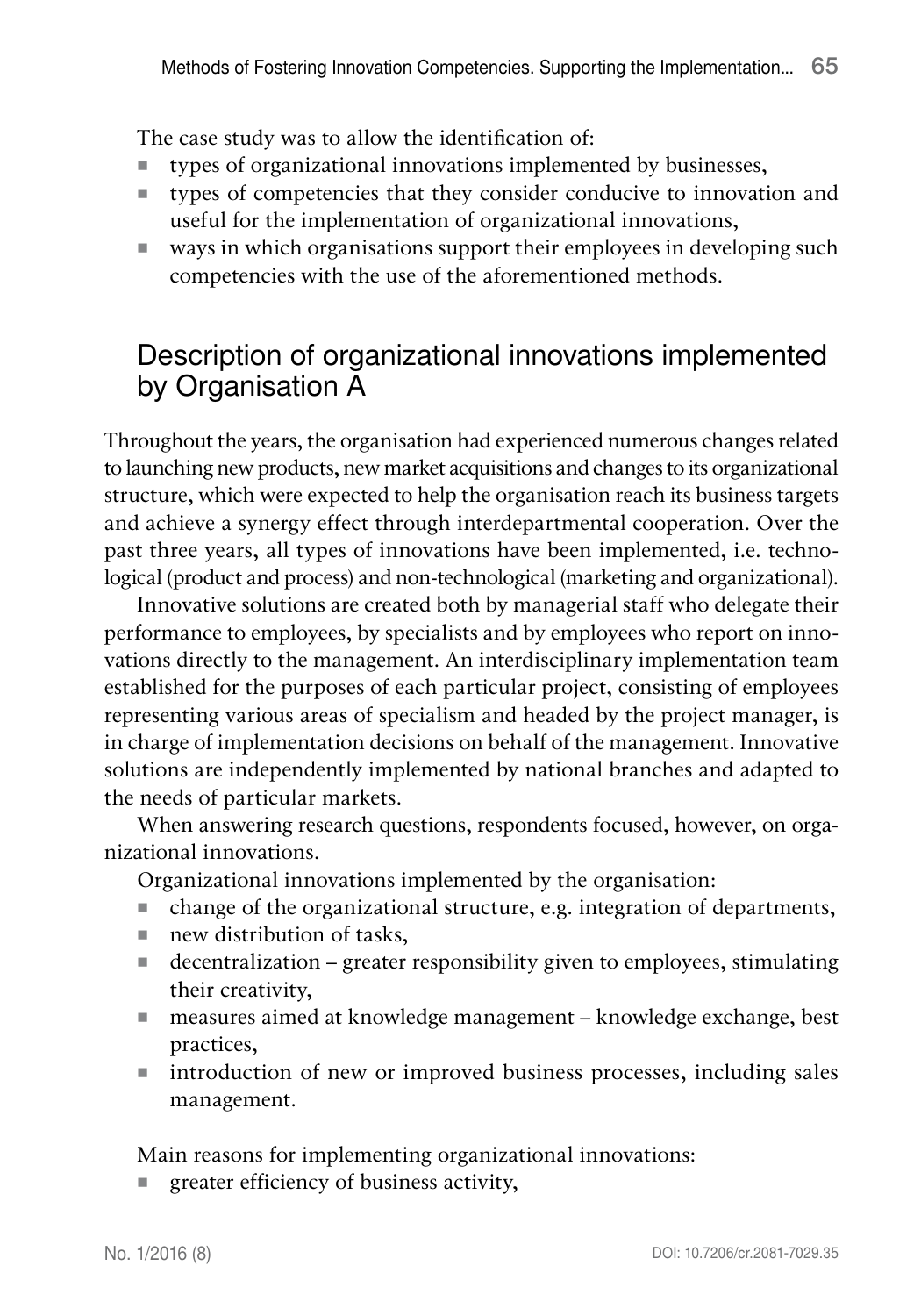- building competitive advantage,
- $\blacksquare$  improving product quality,
- Expanding the product range; adding new products,
- $\blacksquare$  improving work quality and efficiency,
- $\blacksquare$  entering new markets,
- $\blacksquare$  intensifying information, knowledge and communication exchange.

The implementation of innovations by the organisation has translated into the emergence of new structures, open communication, competitions for innovative projects organised among the staff, on-going change in response to market challenges, launching new products and entering new markets. Although the implementation of innovations brings about certain inconveniences, i.e. increased levels of stress among employees, time pressure or a multiplicity of tasks, benefits have been manifold: the company has been listed among the top 20 companies of London Stock Exchange, it has tripled its revenue and increased four-fold its market capital since the year 2000; 19 brands, now present worldwide, have been launched.

In Table 4, all competencies have been listed and divided into knowledge, skills and attitudes that serve Organisation A in the process of creating and implementing innovative solutions. The respondent enumerated the following as the most important for the implementation of organizational innovations:

- entrepreneurship,
- independence,
- **responsibility**,
- courage,
- **personal development of employees.**

It is already at the recruitment stage that the company looks for candidates representing the above traits.

The competencies are fostered through close cooperation with the management board, which is facilitated by the flat structure of the business. Open communication between senior management and employees is conducive to knowledge exchange and learning from one another. It is generally accepted that taking risks and making quick decisions require courage and entrepreneurship. Managers deliberately use coaching tools, i.e. questions or setting targets, and thus encourage employees to take initiative, inspire them to think creatively, take responsibility for the implementation of their own solutions, participate in discussions, exchange knowledge and experiences; this, in turn, helps them to become independent in thinking and in action. Coaching is used mainly internally, by managers who have recourse to coaching tools when managing employees and teams.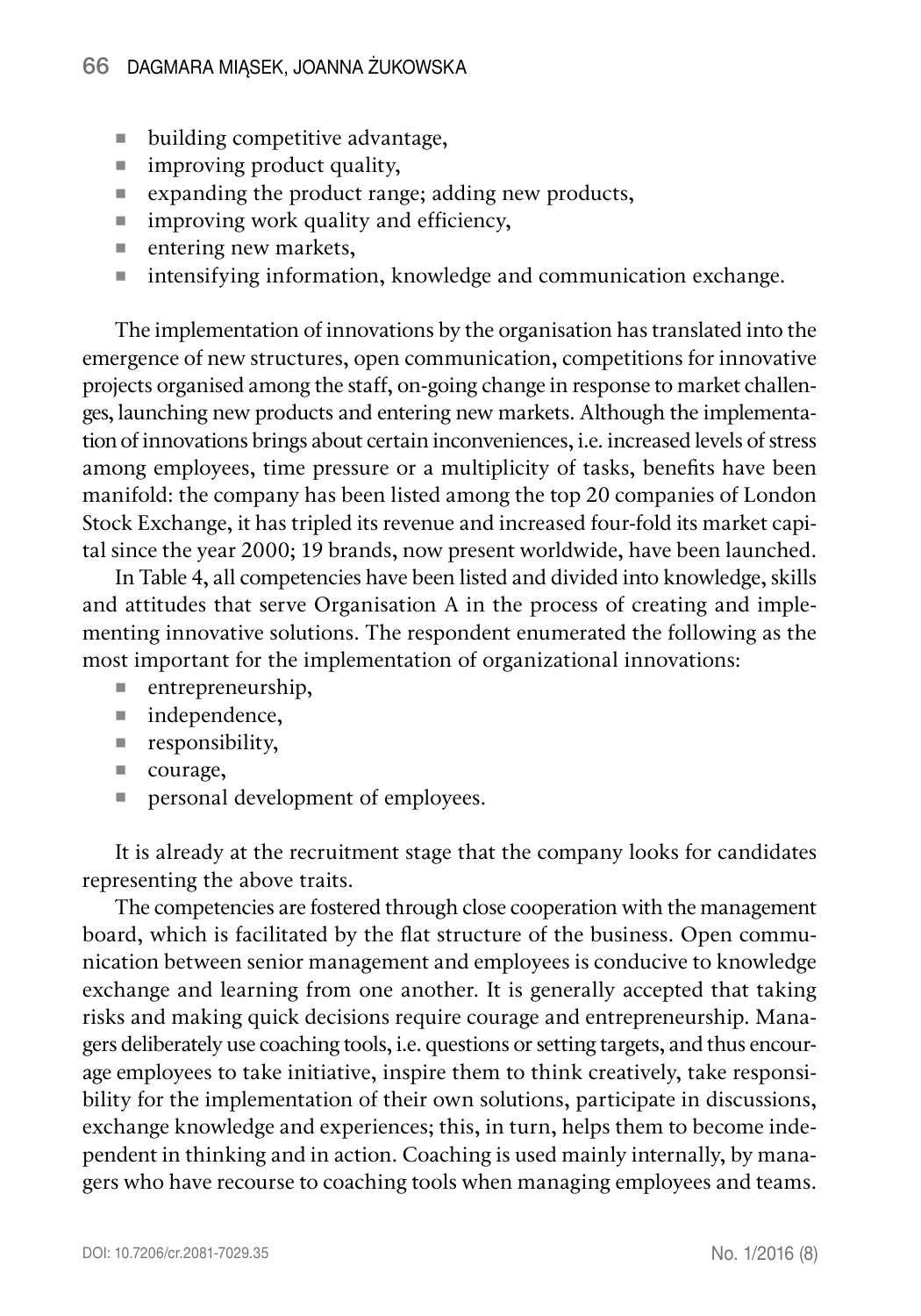In addition, in-house training is organised in order to develop innovation competencies, junior employees are supported through a mentoring system and experiences are exchanged during work meetings.

External training sessions seldom take place. Their purpose is the development of managerial or sales skills. Innovation competencies are developed by employees at work, through undertaking further challenges, business trips abroad and exchanges between various organizational units of the company.

On-going personal development is expected from employees, who are supported by their colleagues and the management.

### Description of organizational innovations implemented by Organisation B

Throughout the years, the organisation has undergone several changes. The product range has been expanded, new product lines have been introduced (in addition to electrical gardening tools, EHS tools, automotive products, adhesives and lubricants), exports have increased and a subsidiary has been established to operate on Eastern markets.

Innovations implemented by the company are set down in its 5-year strategy, based on an analysis of the market and on the company's own business needs. The organisation has introduced both technological and non-technological innovations. They include:

- $\blacksquare$  change of the organizational structure, e.g. integration of departments,
- new distribution of tasks,
- $\blacksquare$  decentralization greater responsibility given to employees, encouraging creativity,
- measures aimed at knowledge management knowledge exchange, best practices,
- centralization greater responsibility of individual units, e.g. logistics (a reloading platform has been created to replace local warehouses),
- new tools, procedures, methods of personal development of employees,
- new or improved business processes (production, quality, sales, logistics management, etc.).

Main reasons for implementing innovations:

- greater operational efficiency and effectiveness,
- maintaining the current competitive/leading position,
- $\blacksquare$  entering new markets,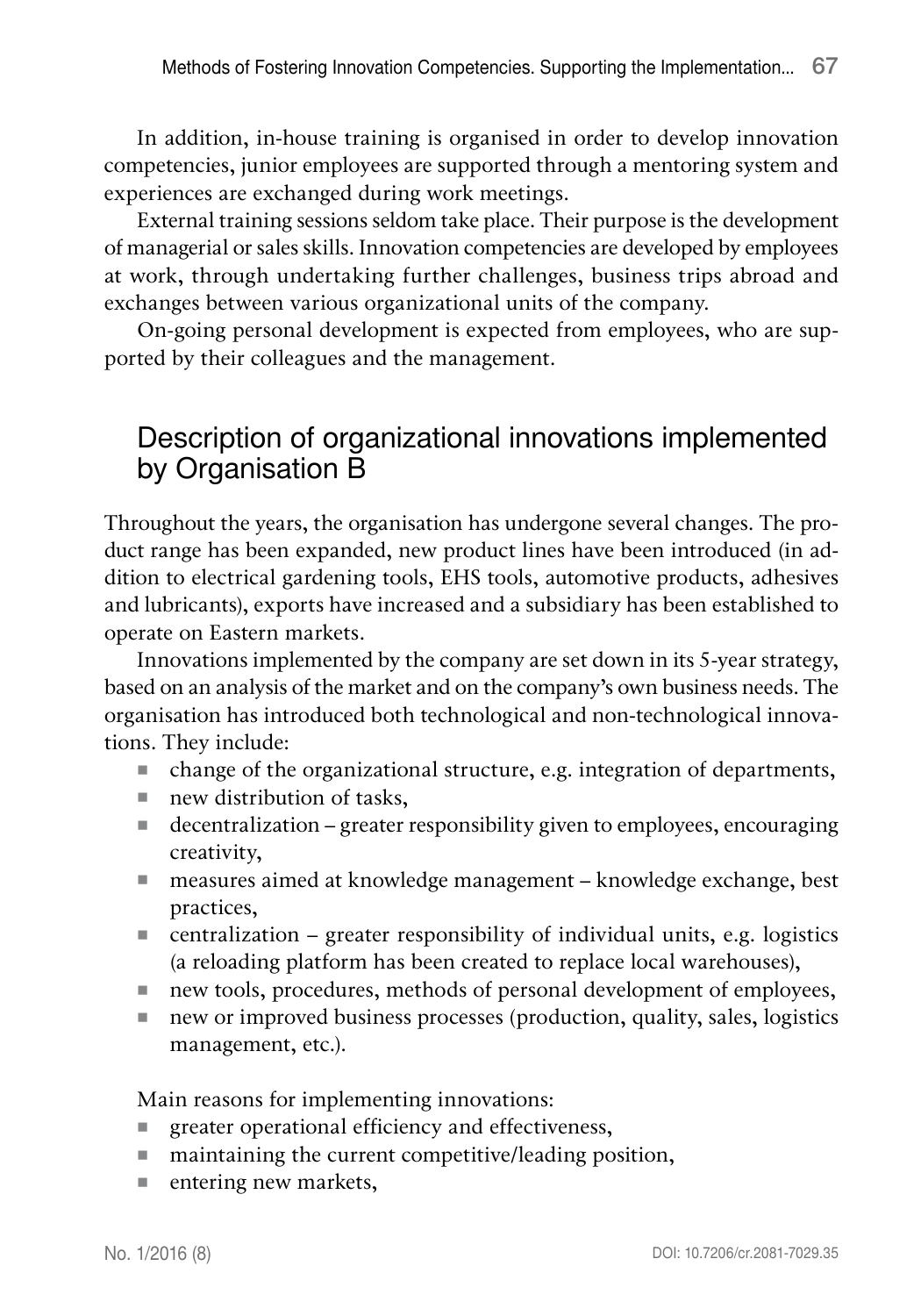- expanded product range adding new products,
- **greater competitive advantage,**
- $\blacksquare$  greater product quality,
- optimized costs and the use of human, material and time resources.

The implementation of innovations has resulted in the introduction of innovative tools facilitating the company's work even today, i.e. a platform for managing bonuses; an online platform for managing holidays and other types of leave, as well as an audio-book library. In addition to corporate and product rebranding, social media have been used for the purpose of communicating with customers, in particular for promoting new products. Employees can report their innovative ideas to the management board (some of their solutions have already been implemented).

The implementation of innovations by the company has also had its drawbacks: the process has been time-consuming and costly; employees have expressed their concern about the changes introduced; an increased burden of priorities and tasks has lead to a general sense of frustration.

Nevertheless, the business consistently implements further innovations that contribute to building the organisation's competitive advantage on the market. It is also ensured that innovation competencies are developed among its employees.

Table 4 contains a list of all competencies, divided into knowledge, skills and attitudes, used by the employees for the implementation of innovations. Key innovation competencies are listed as the competencies of the company resulting from the implementation of its strategy:

- innovativeness, i.e. new work methods and the identification of potential areas of improvement,
- openness towards change and people,
- outcome orientation and taking consistent action in order to meet business targets.

The above competences are developed by the business through employee development plans and an annual evaluation system. In-house and external training is organised in order to improve the necessary skills, i.e. communication and assertiveness; it is supplemented with training that allows employees to gain knowledge about new products. In addition, the organisation uses coaching in order to boost innovation competencies. Managers participate in coaching sessions delivered by third-party coaches, aimed *inter alia* at developing their leadership competencies; teams receive coaching support in the process of changing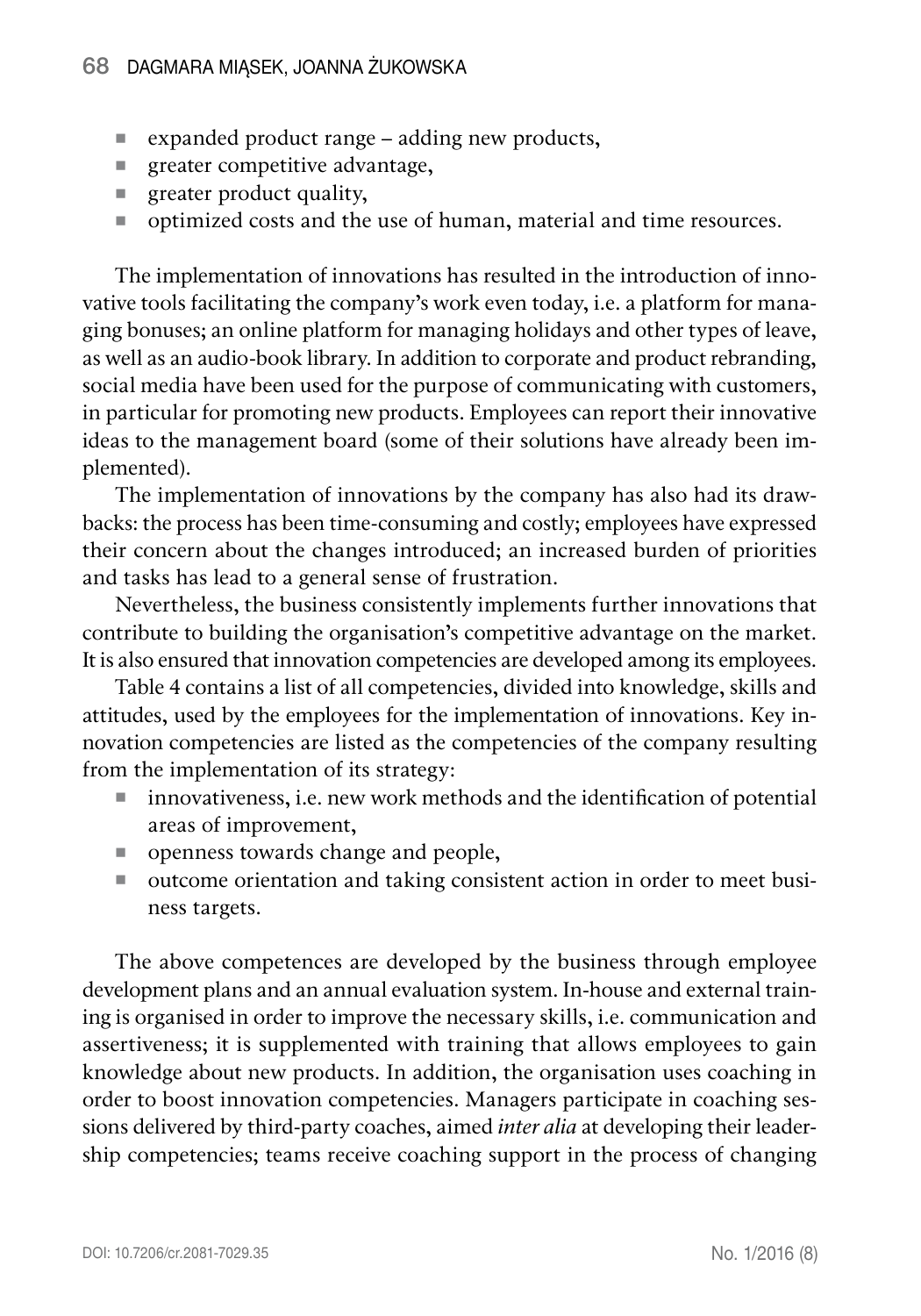the organizational structure. In order to foster new attitudes and eradicate stereotypes, coaching by third-party coaches has been provided. It helps employees to become more conscious of their own values, identities, leads to a greater openness to novelty, changes and cooperation. This, in turn, translates into greater innovativeness of employees and managers, i.e. openness to creative, unusual solutions, readiness to take risks and responsibility for one's own decisions and actions. Coaching is also a method applied by managers: they use typical coaching tools, such as questions, provide feedback, set targets and search for new opportunities. This motivates people to abandon their daily routine and share their ideas on how work could be improved.

Furthermore, regular meetings of the management team and the CEO are held. They are of utmost importance for inspiring and motivating line managers, who become aware of the impact of innovativeness and change. They include coaching elements, i.e. setting targets, asking questions, feedback, changing the perspective, encouraging pro-active attitudes. Innovativeness could be boosted even further through a regular support system in the form of a platform where employees could post their suggestions and track their implementation status. This kind of IT tool would enable the collection of ideas, the provision of feedback and information about the idea being or not within the company's scope of possibilities, and, if it is, about the timeframe of its implementation. At present, the process is so long that it discourages employees from generating any ideas and being proactive. An appropriate IT system would render information flow and communication more efficient.

Moreover, in order to innovatively develop, the company needs consistency in the search for and implementation of innovative solutions; managers need to provide on-going support to employees to foster their development.

### Description of organizational innovations implemented by Organisation C

In terms of devising new solutions, the company – provider of logistics services – is a pioneer within its sector. Throughout the years, the business has undergone numerous changes. Primarily, it has left the group it used to be part of and became an independent Polish business, which has improved the flexibility of its operation, but also led to new challenges and concerns. Since 2006, the business has been consistently building its competitive advantage on the international market, creating new, innovative solutions that are applied on the international scale.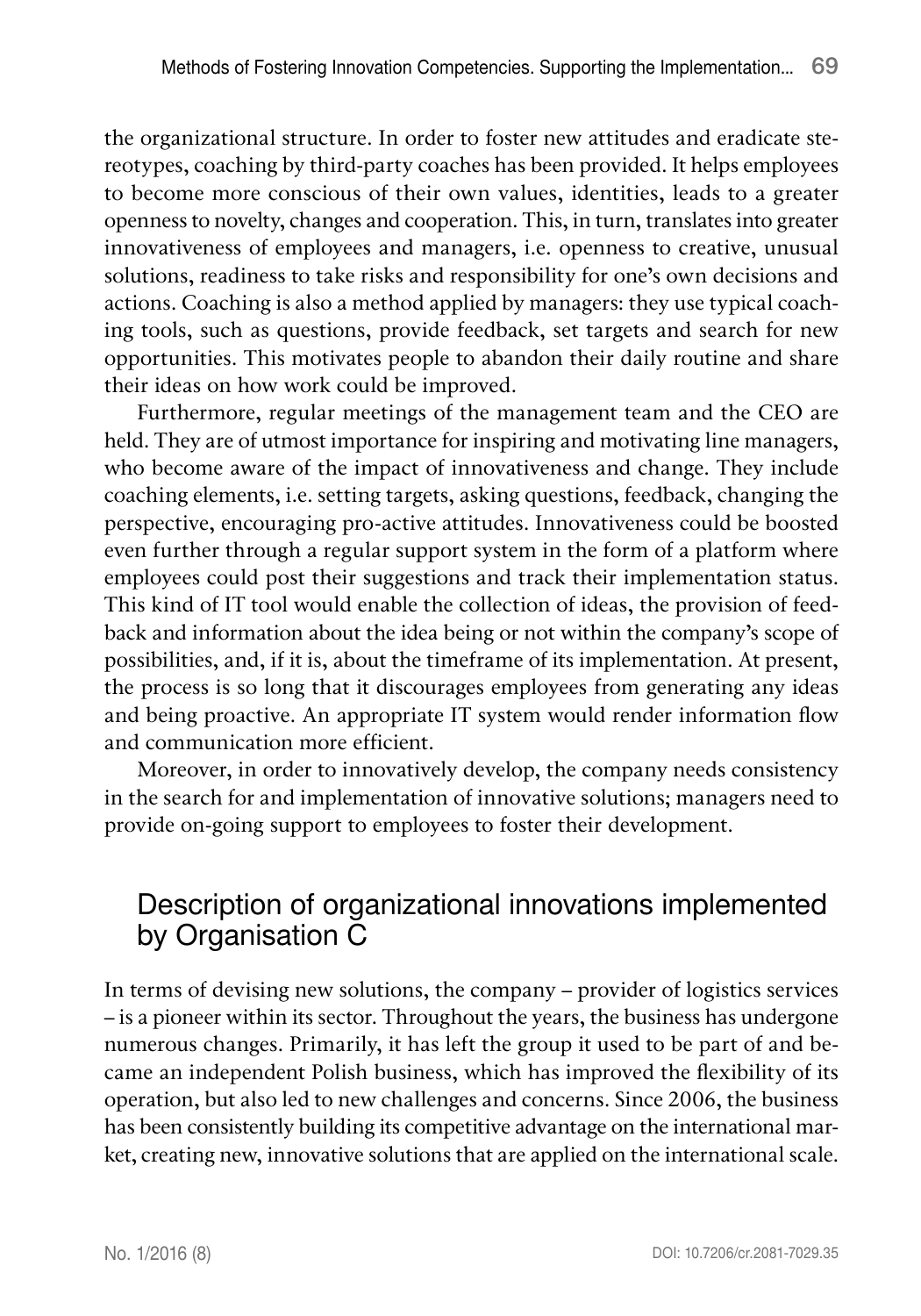#### 70 Dagmara Miąsek, Joanna Żukowska

The following organizational innovations have been implemented:

- change of the organisational structure, e.g. integration of departments,
- new distribution of tasks,
- new tools, procedures, methods contributing to the personal development of employees,
- new methods of cooperation with the business environment,
- new or improved business processes (production, quality, sales, logistics management, etc.).

In order to reach its targets, the business has implemented numerous organizational innovations, such as:

- building its competitive advantage,
- $\blacksquare$  improving the quality and efficiency of work,
- $\blacksquare$  intensifying the exchange of knowledge, information, communication,
- $\blacksquare$  increasing the organisation's ability to learn,
- $\blacksquare$  expanding the range of services,
- $\blacksquare$  increasing its operational effectiveness,
- $\blacksquare$  improving service quality.
- $\blacksquare$  entering new markets,
- $\blacksquare$  optimizing costs,
- optimizing processes,
- boosting customer service quality (which distinguishes it from other businesses).

The most important outcome of the innovations implemented by the organisation is the project method of management, which has resulted in the company's greater efficiency and improved customer service. It now reacts more dynamically to the needs of its existing and new clients.

The introduction of the project culture required overcoming the resistance among the employees, a change of mentality, instilling new behaviours, as well as a new approach to problem solving and meeting targets.

Table 4 contains a list of all competencies, divided into knowledge, skills and attitudes represented by employees in the process of implementing innovations. The respondent listed the following as key aspects:

- commitment,
- **responsibility**,
- **personal development.**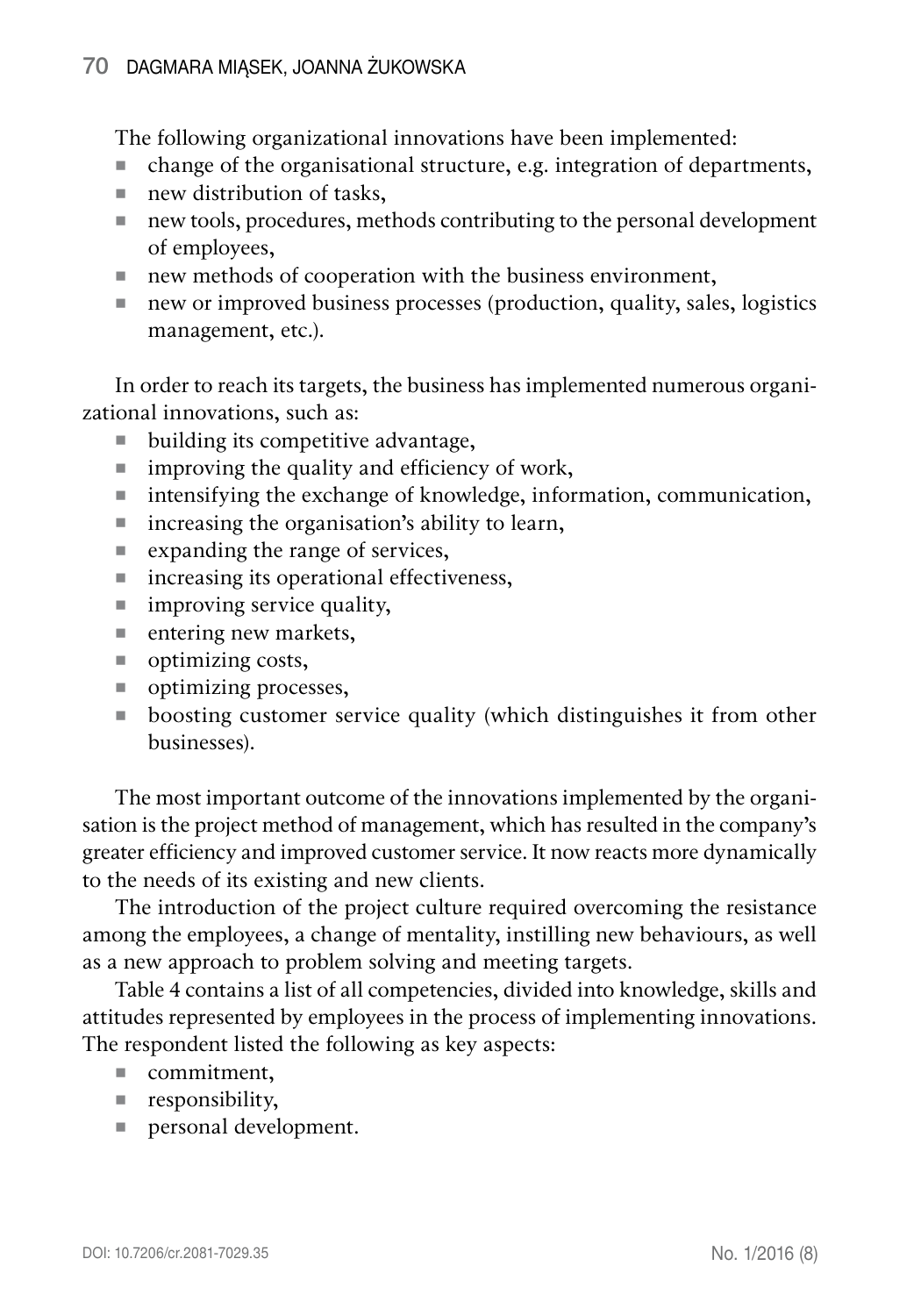The majority of employees have competencies conducive to the implementation of innovations. The business culture supports change, encourages open communication and exchange of opinions. Errors can be made, as long as lessons are learnt. In their pro-innovation measures, they can rely on support from the management. Employees are expected to show commitment and responsibility when implementing new projects, to take up challenges and to continuously develop along with their colleagues.

In addition, the company supports its employees, helping them to boost their innovation competencies; it takes the form of external training on assertiveness and communication, as well as internal training that pertains to products and services. Managerial staff has recourse to external coaching (conducted by thirdparty coaches), which is to help them question the *status quo*, change their way of thinking, delegate responsibilities to employees, become more open to change and to taking risks on the strategic and managerial level. Managers, on their part, apply coaching tools towards employees: questions, feedback (also during personal development meetings) and setting targets. Thus, they reinforce the proinnovative orientation of employees, the sense of making a valuable and important contribution to the company. The respondent assessed coaching as very useful in boosting the innovativeness of employees and of the organisation, mainly thanks to empowering employees and teaching them to think outside the box, to change their point of view and their methods of working.

The organisation could boost its innovativeness through development and coaching processes aimed at high-potential employees and at project teams.

### Description of organizational innovations implemented by Organisation D

Organisation D operates in the automotive industry. It is perceived by the respondent as a pioneer in technology and production, but also as a follower in terms of management. Throughout the years, the company's profile has not changed. However, it has had to deal with growing competition pressures on the market, which has prompted it to search and implement both radical and minor innovations in production technology. They are correlated with organizational and marketing innovations.

Organizational innovations include:

- change of the organisational structure, e.g. integration of departments,
- new distribution of tasks,
- **centralization,**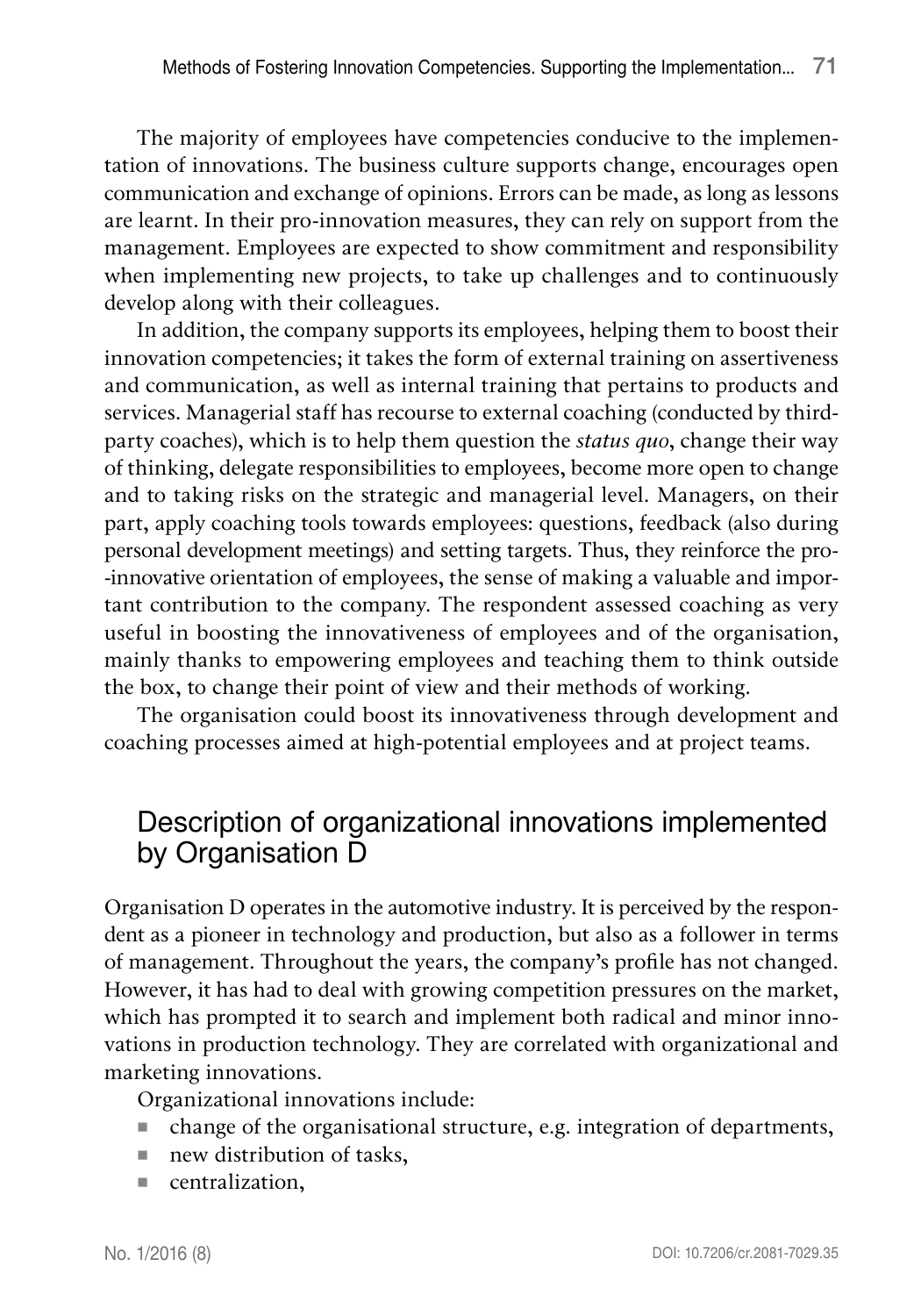- new methods of cooperation with its business environment,
- new or improved business processes (production, quality, sales, logistics management, etc.),
- new quality of management systems.

Main objectives of organizational innovations:

- increased operational efficiency,
- regaining the competitive advantage,
- $\blacksquare$  greater product quality,
- expanded product range,
- reduced costs.

Innovations implemented by the company have resulted in a new structure, higher product quality, new servicing outlets and a greater consistency of operation. Organizational innovations were to "turn the organization upside down". The employees' resistance had to be tackled, as the staff had been used to the *status quo*.

Table 4 contains the list of all competencies, divided into knowledge, skills and attitudes, used by employees in the process of implementing innovations. According to the respondent, innovations with respect to the managerial staff have been of utmost importance; these include:

- openness to change,
- ability to manage change and people in the process of implementing change,
- formulating a clear vision of the target.

The focus on innovation competencies, typical mainly of the managerial staff, can be explained by the fact that business headquarters manage the implementation of both organizational and technological innovations. Communication flow from the headquarters and management board to the employees is inefficient and ineffective. Therefore, on the local level, employees have no influence on the implementation of improvements or changes. They are not expected to show creativity or initiative, they just need to be subordinate and efficiently strive towards the targets that have been set for them. The organisation does not invest in people. Employees are left to their own devices, they are provided with no training, and are not asked about their developmental needs. They are simply entrusted with tasks that they need to perform.

Among the surveyed organisations, it is the only one that does not use any development tools and methods with a view to improving its employees' com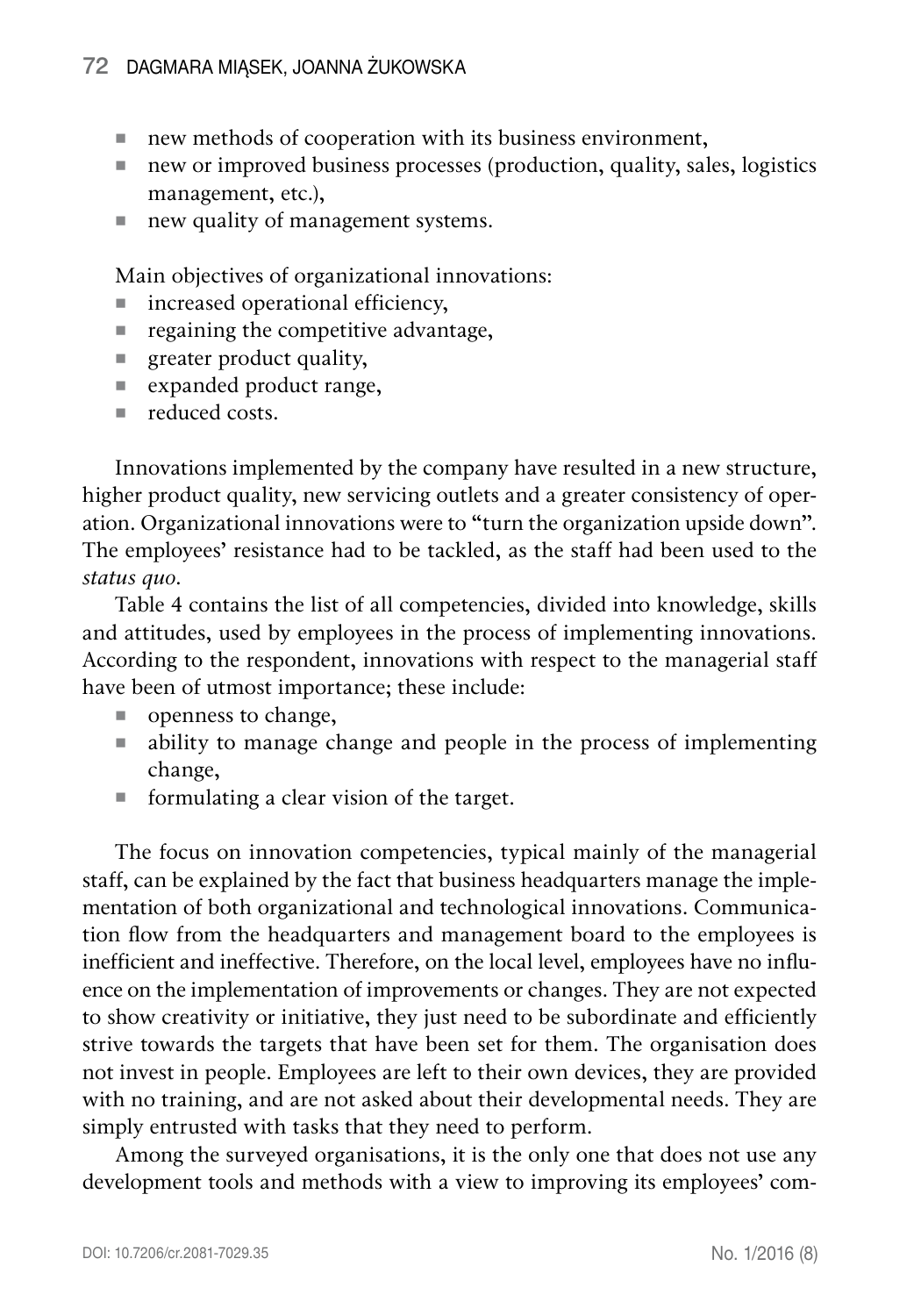petencies. It operates through implementing guidelines from the company's headquarters.

## Description of organizational innovations implemented by Organisation E

Throughout the years, the business profile of the organisation has not changed, unlike the structure and functioning of the organisation both locally and on international markets. The following organizational innovations have been implemented:

- $\blacksquare$  change of the organisational structure, e.g. integration of departments,
- new distribution of tasks,
- matrix structure greater responsibility passed on to employees, who are encouraged to be creative in the performance of their tasks,
- centralization of selected business areas, including logistics,
- new tools, procedures, methods stimulating personal development of employees,
- new methods of cooperation with the business environment,
- new or improved business processes (production, quality, sales, logistics, etc.),
- outsourcing of accounting.

Main objectives of organizational innovations:

- $\blacksquare$  reduction of costs and maintaining the level of sales,
- $\blacksquare$  improving the quality and efficiency of work,
- $\blacksquare$  intensifying the exchange of knowledge, information and communication.

While implementing innovations, the organisation had to overcome the employees' resistance to structural changes and to additional tasks; employees were discouraged and frustrated. The lack of support from managers for the implementation of new sales solutions suggested by innovation leaders made the task even more difficult.

Innovations implemented by the company have resulted, most importantly, in a new structure and new business process management (logistics, sales, marketing). Functioning costs have been reduced, while the level of sales has been maintained. However, it must be emphasized that employees have been burdened with additional tasks and, therefore, more frustrated. At the same time, the organisation has invested in the development of innovation competencies, helping employees in the performance of their tasks and duties.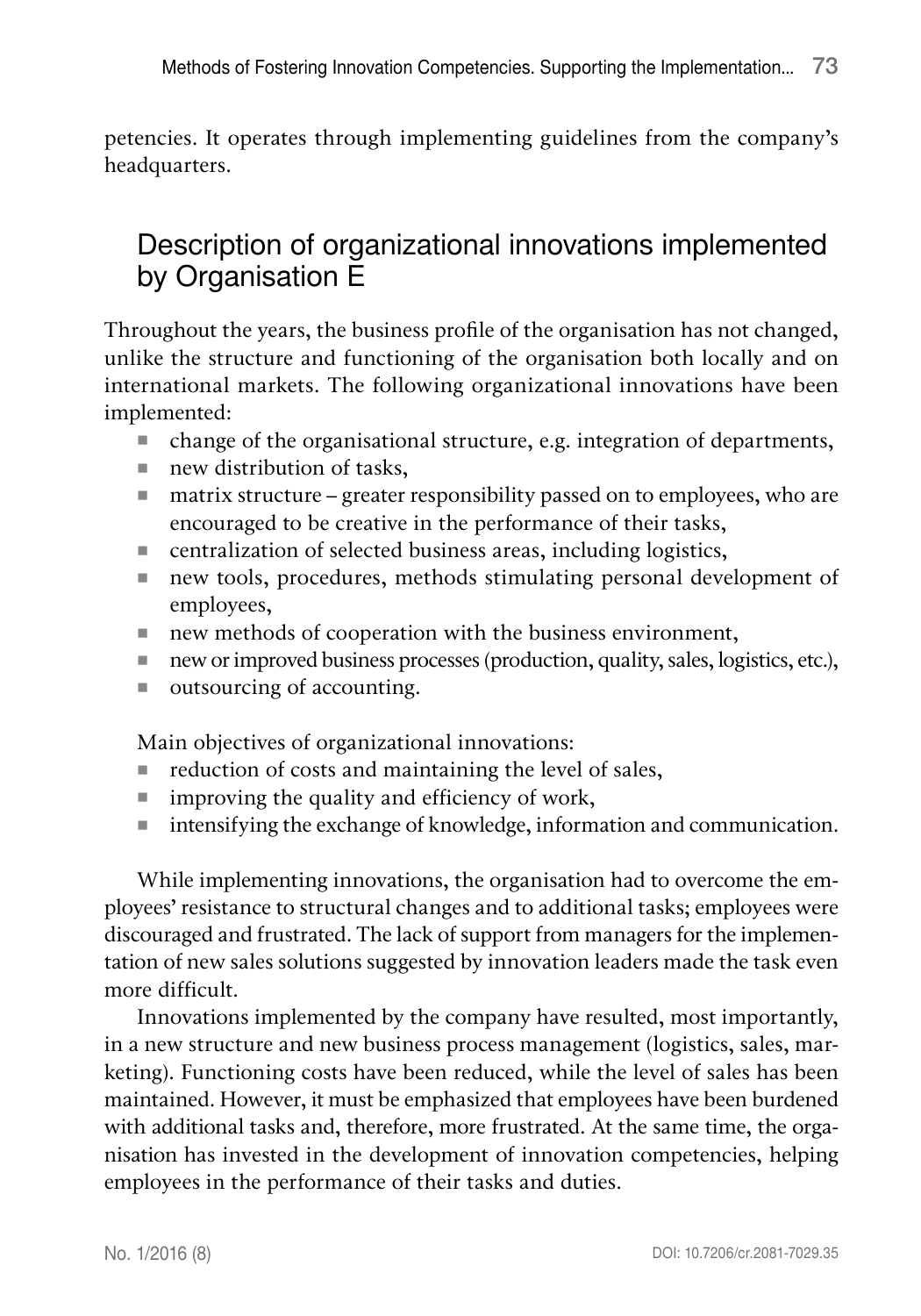Table 4 contains a list of all competencies, divided into knowledge, skills and attitudes, used by employees in the process of implementing innovations. The following have been listed as key competences:

- **proactivity**,
- creativity,
- communication and cooperation,
- courage and willingness to act,
- determination.

In order to improve innovation competencies, the organisation has recourse to external training aimed at developing the capacity of creative and innovative thinking: the ability to make associations, critical thinking, experimenting and building relationships. In-house training is also provided in the areas of communication, individual time and product management. An exchange scheme for the most talented employees enables them to understand how the European structure of the business works. A coaching programme aimed at the innovativeness of team leaders has also been created; its purpose is to stimulate pro-activity, abandoning the *status quo* in thinking and action, developing creativity, stimulating cooperation and enhancing communication with other employees. Working groups have been formed to stimulate innovative solutions and improve the sales process, boost sales, enhance the company's daily operation and the performance of administrative tasks. Coaching is perceived as a method of developing the ability to think outside the box, reach the goals and as a method that is used in the development and implementation of innovative solutions by employees playing the role of leaders responsible for the development of innovative ideas on the functional level.

In order to boost its innovativeness, the organisation needs greater support and commitment from the management. The company would also benefit from the input and inspiration of external experts and consultants regarding potential areas of improvement and change that would boost the organisation's innovativeness.

### Description of organizational innovations implemented by Organisation F

The organisation has undergone a number of changes since its creation, and it has implemented numerous innovative solutions. In the 1990s, it was restructured and acquired by a foreign investor. 9 out of 12 factories were closed; those that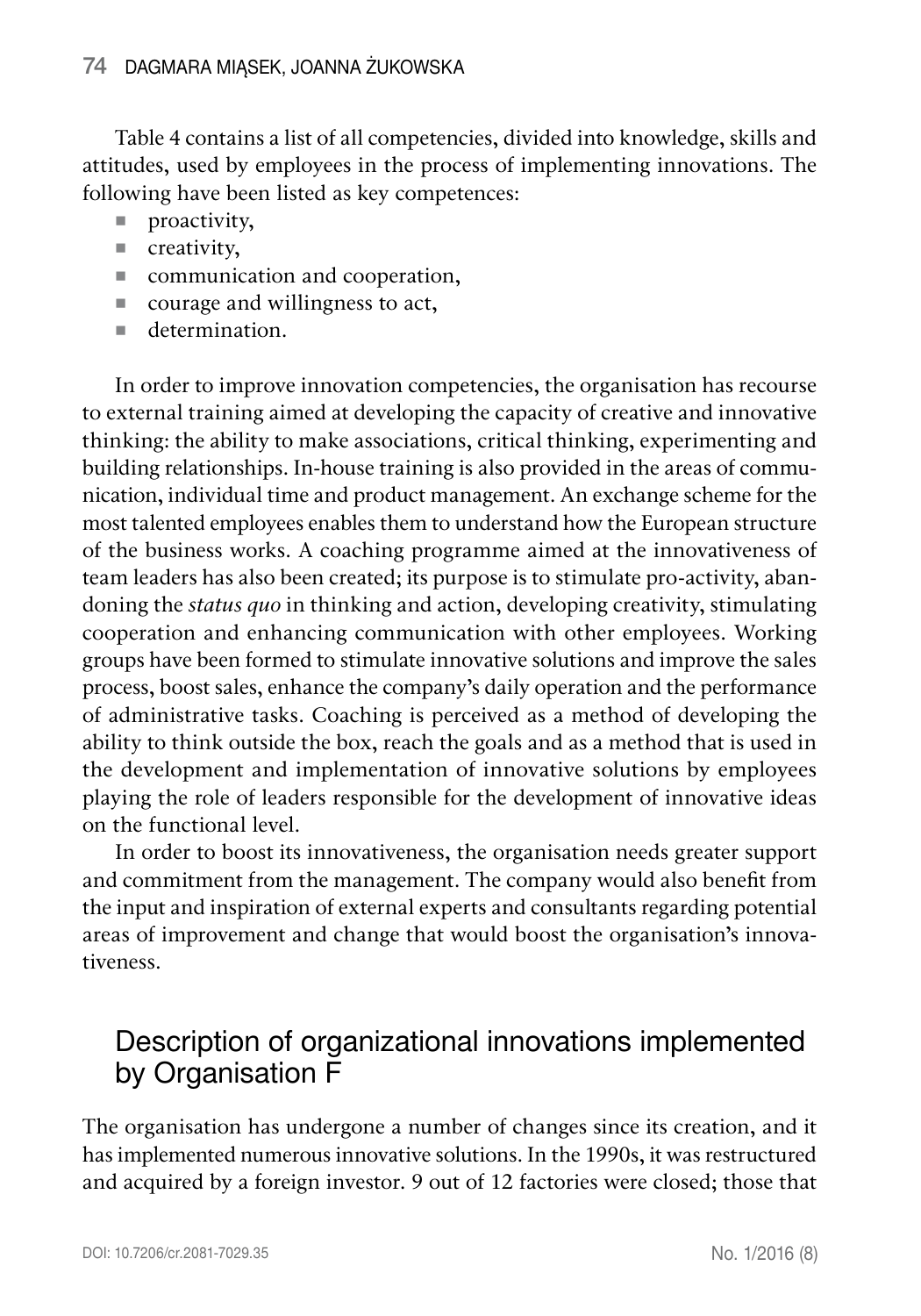remained in operation focused on two major product categories. Changes required the implementation of technological and non-technological innovations.

The following organizational innovations have been implemented:

- change of the organizational structure, e.g. integration of departments,
- new distribution of tasks,
- centralization (optimization of action) of selected areas supporting production and sales,
- new tools, procedures, methods promoting the personal development of employees,
- **knowledge management,**
- new methods of working with the business environment,
- new or improved business processes (production, quality, sales, logistics management, etc.),
- new methods of personal development of employees,
- other new forms of organising business activity.

Main objectives of organizational innovations:

- increased operational efficiency,
- $\blacksquare$  improved quality and efficiency of work,
- **queater competitive advantage,**
- intensified information, knowledge and communication exchange.

The implementation of innovations was met with resistance among employees and their "cannot-be-done" attitude. However, successfully implemented changes have resulted in a change of the company's image; it is now regarded as an attractive, trustworthy and innovative employer. The atmosphere in the workplace has also improved. The commitment of employees' to their daily tasks has increased, mainly due to a greater consistency of communication.

Table 4 presents a list of all competencies, divided into knowledge, skills and attitudes, used by employees in the process of implementing innovations. The following have been listed as key competencies:

- **business consciousness,**
- target-orientated attitude,
- responsibility for one's own work that translates into a better overall performance,
- openness to changes leaving the comfort zone,
- creativity ("I don't know if it can't be done, so I do it").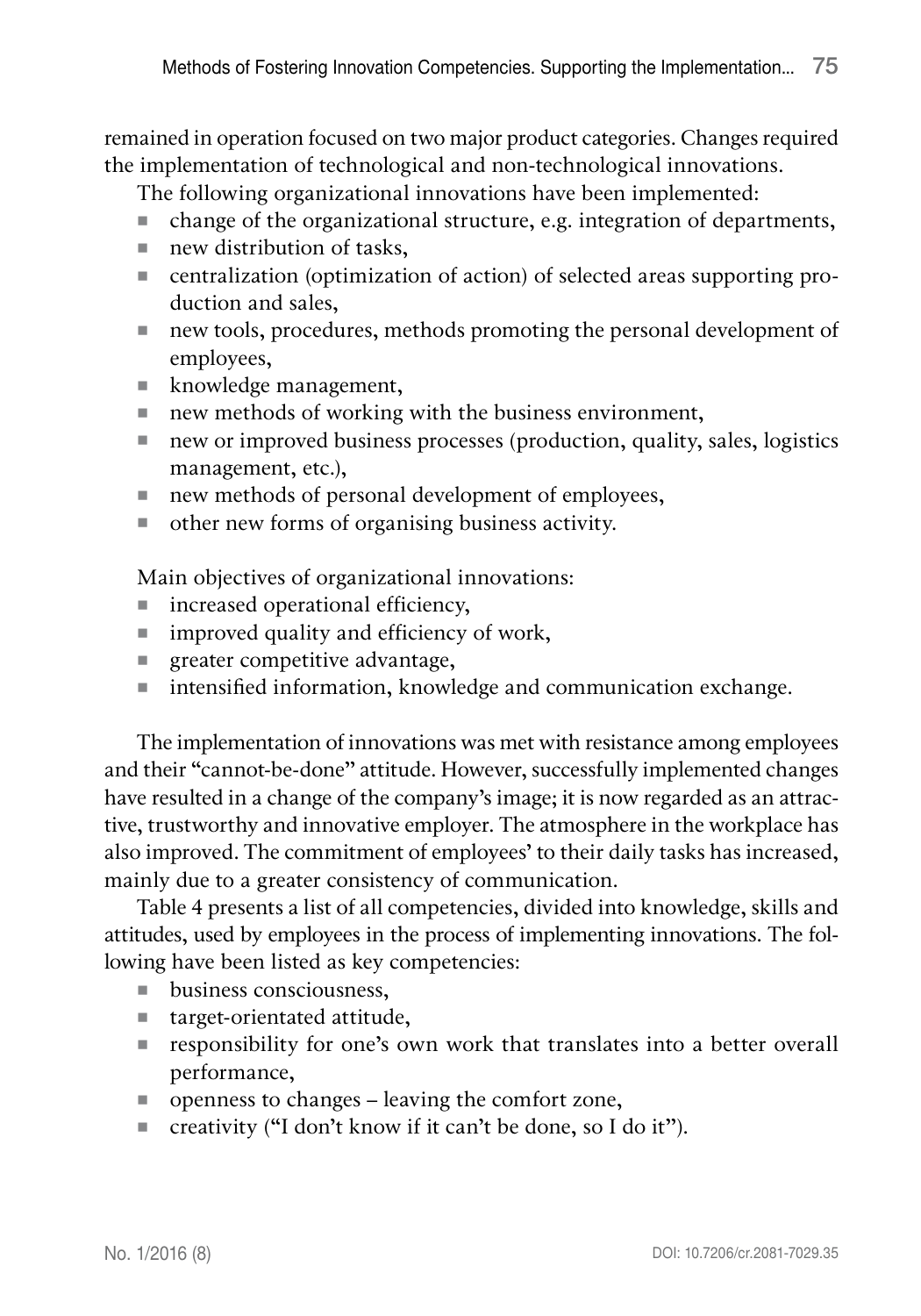The business carries out a number of internal projects aimed at boosting innovation competencies. The Trainer Academy has been established for sales representatives; it includes train-the-trainer courses. Sales representatives teach their colleagues to be open to new solutions and challenge the *status quo*. Trainers apply the coaching method in the workplace ("on-the-job coaching"). They support each other in the effort to meet targets and, at the same time create new solutions aimed at boosting performance, as expressed in qualitative and quantitative indicators.

Managers attend training sessions on team management, but they also participate in the implementation of changes and innovations. Senior managerial staff are involved in team and individual coaching. Managers are provided with coaching tools (e.g. questions, feedback, setting targets) and they apply them in their respective areas of competence.

Coaching is also used by employees in order to change their ways of thinking, their views, develop an openness to new solutions, initiatives, commitment and their "I-want-to" attitude (becoming involved, searching for solutions, taking action for the benefit of the organisation, taking responsibility). Coaching helps to delegate responsibility, teach independence in action, engage others in new projects and encourage employees to take up challenges.

In order to improve innovation competencies, the organisation has also implemented a mentoring scheme for new employees. Its Talent Management programme, operating at various levels of the organization and involving all employees, is to broaden their perspective and help them to acquire new competencies, which are also necessary for the implementation of innovations.

The organisation still needs new knowledge and skills in manufacturing plants, as well as further investments that will contribute to its innovativeness and competitiveness, maintain the existing and implement new innovations.

## Description of organizational innovations implemented by Organisation G

Organisation G is a family business operating in the automotive industry. It was established in the 1940s and has since undergone a number of changes. It has grown from a small local business to one operating on a national scale and, since the 1990s, internationally. It has established partnerships with numerous businesses in Eastern Europe, Asia and on Western markets. Thanks to technological innovations introduced in 2007, it is now a global pioneer in terms of the quality of manufactured products.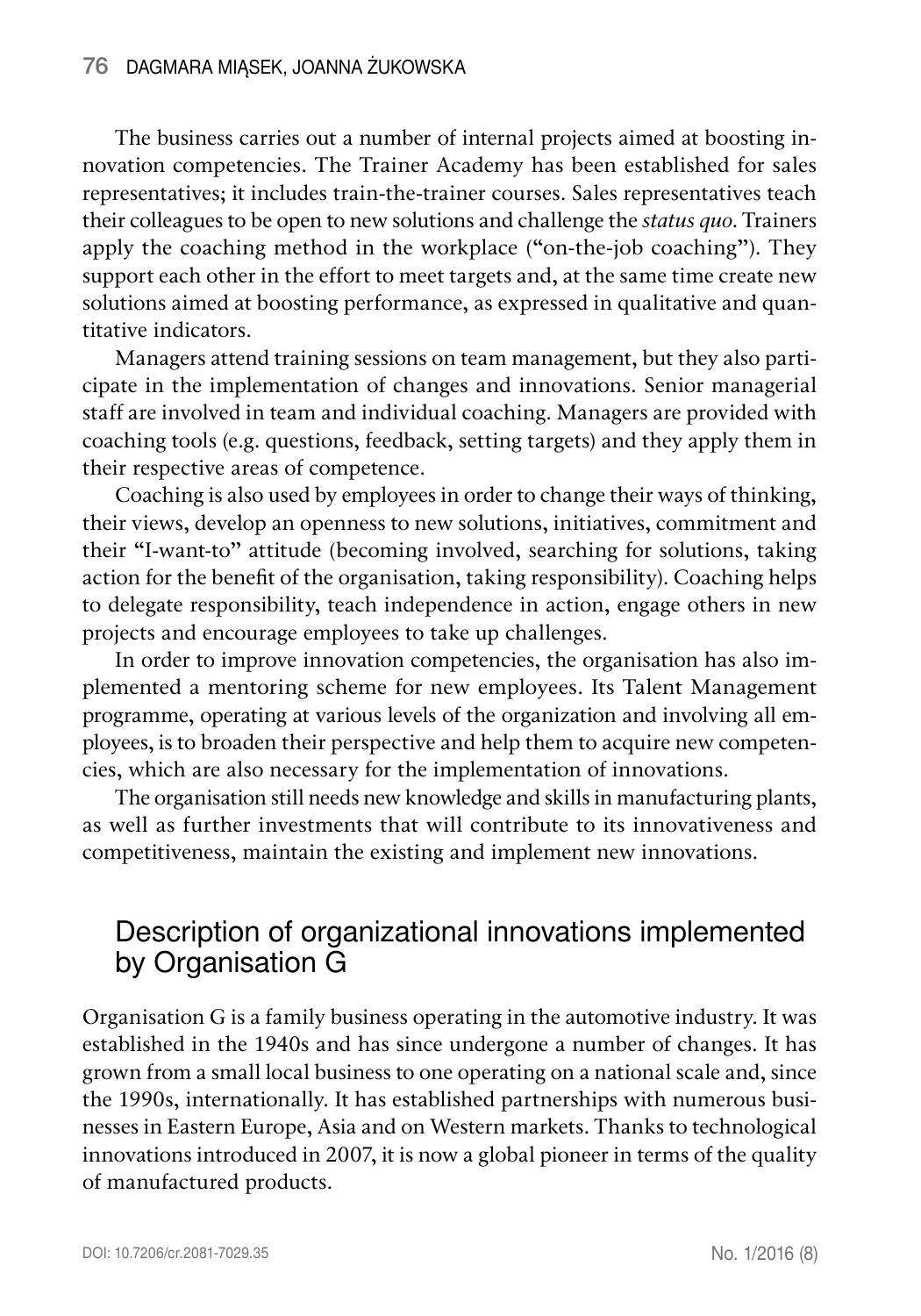Organizational innovations implemented:

- new distribution of tasks,
- new tools, procedures, methods aimed at the personal development of employees,
- **knowledge management,**
- new methods of working with the business environment,
- new or improved business processes (production, quality, sales, logistics management, etc.),
- $\blacksquare$  new quality management systems,
- other new forms of organising business activity.

Main objectives of organizational innovations:

- $\blacksquare$  increased operational efficiency,
- $\blacksquare$  improved quality and efficiency of work,
- cost reduction.
- $\blacksquare$  improved product quality,
- building and maintaining the company's competitive advantage,
- intensification of information, knowledge and communication exchange.

Implementing innovations, particularly a new IT system, was met with the resistance of employees, who lacked motivation and displayed a negative attitude towards changes. It was challenging for them to abandon their routine methods of working and thinking. Managers and the management board, who were responsible for the implementation process, played a major role in fighting the resistance. They clearly explained the objectives, benefits and results of innovative solutions.

Table 4 contains a list of competencies, divided into knowledge, skills and attitudes, applied by employees – in this case managers – responsible for the implementation of innovations. The following have been identified as key competences:

- creativity,
- consistency,
- **positive thinking,**
- motivating people to change.

Employees are expected to show inventiveness, creativity and commitment in sharing their ideas and new solutions. At the same time, the organisation barely supports the employees and managers in improving their innovation competencies. All measures are taken internally and mainly consist of mentoring meetings between the management board, managers and employees. Regular marketing-sales meetings and management board meetings are held and serve as a plat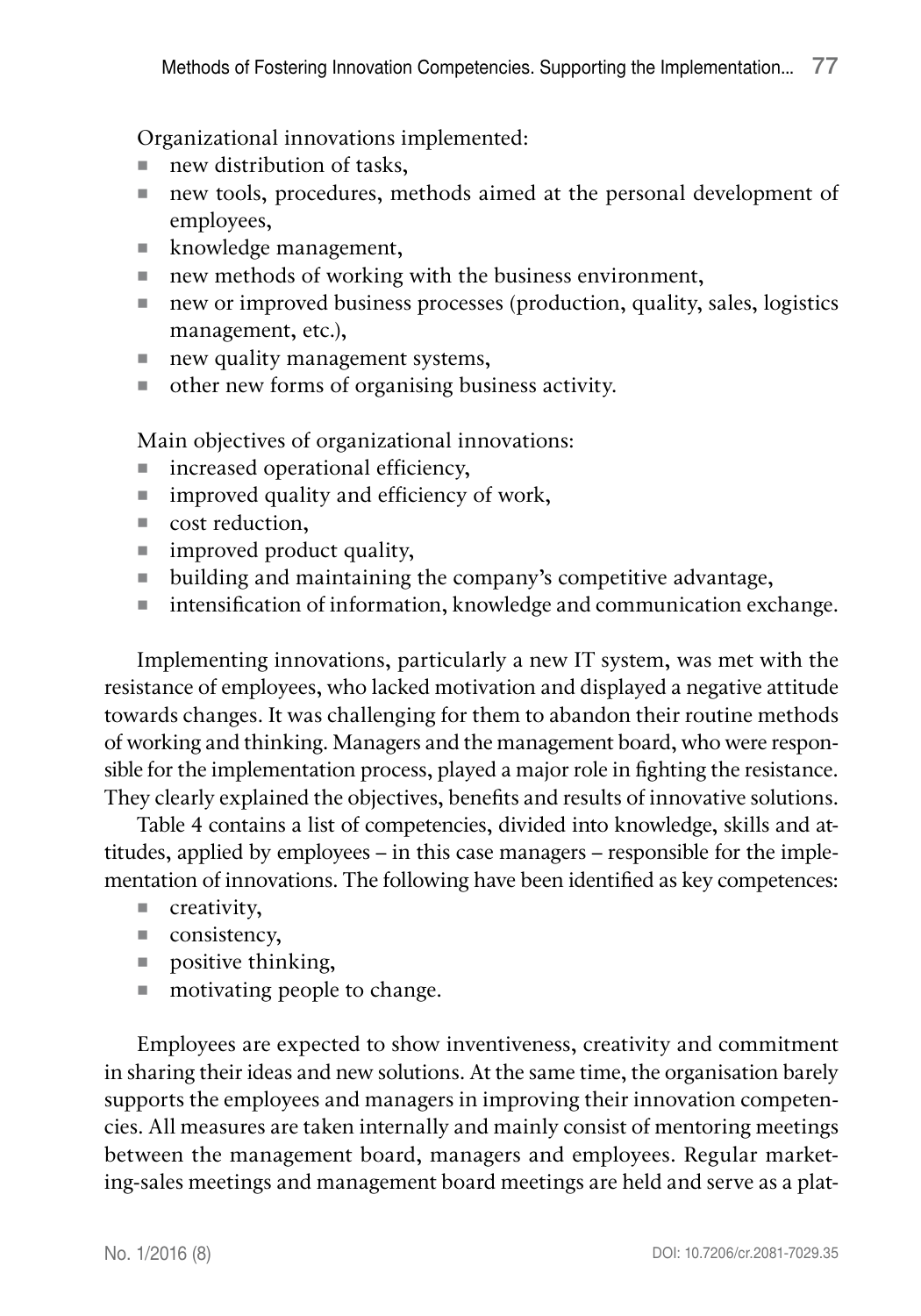form for the exchange of knowledge and experiences; this is where new solutions are devised. Product-related or specialist training sessions are conducted, e.g. pertaining to labour law provisions.

According to the respondent, due to the lack of development support for employees, their motivation for implementing changes, proactive attitude and willingness to go beyond the call of duty remain limited. Therefore, in order to be more innovative, in addition to new international quality systems, the organisation needs support for developing innovation competencies of its employees.

### **Discussion**

Data collected through interviews is used to provide a response to research questions and elicit certain tendencies in the functioning of enterprises in Poland and on the international market.

In terms of organizational innovations, all organisations have changed their organizational structure (e.g. integration of departments, new distribution of tasks), improved the existing or introduced new business processes. Centralization and new methods of cooperation with the environment were also frequently mentioned. Table 2 presents a comprehensive list of results.

The majority of organisations stressed that important objectives of organizational innovations implemented included increased efficiency of business operation, building competitive advantage or expanding the product range (correlated with a change of the organizational structure). Innovation objectives are listed in Table 3.

#### Attempt to answer Question 1:

#### *What competencies are crucial for fostering organizational innovation?*

Respondents indicated innovation competencies of employees that facilitated the implementation of innovative solutions. Specific components of competencies were referred to: knowledge, skills and attitudes. A complete list of innovation competencies mentioned by respondents, divided into specific components, is presented in Table 4. The following were mentioned most often: cooperation, openness to novelty and change, commitment, pro-activity.

Out of all elements specified, respondents indicated a maximum of five key competence elements (Table 5) crucial for the implementation of organizational innovations. The following attitudes were mentioned more often than once: responsibility (for the work done), courage (to take up new actions), openness (to change and to new solutions), outcome orientation, commitment and creativity.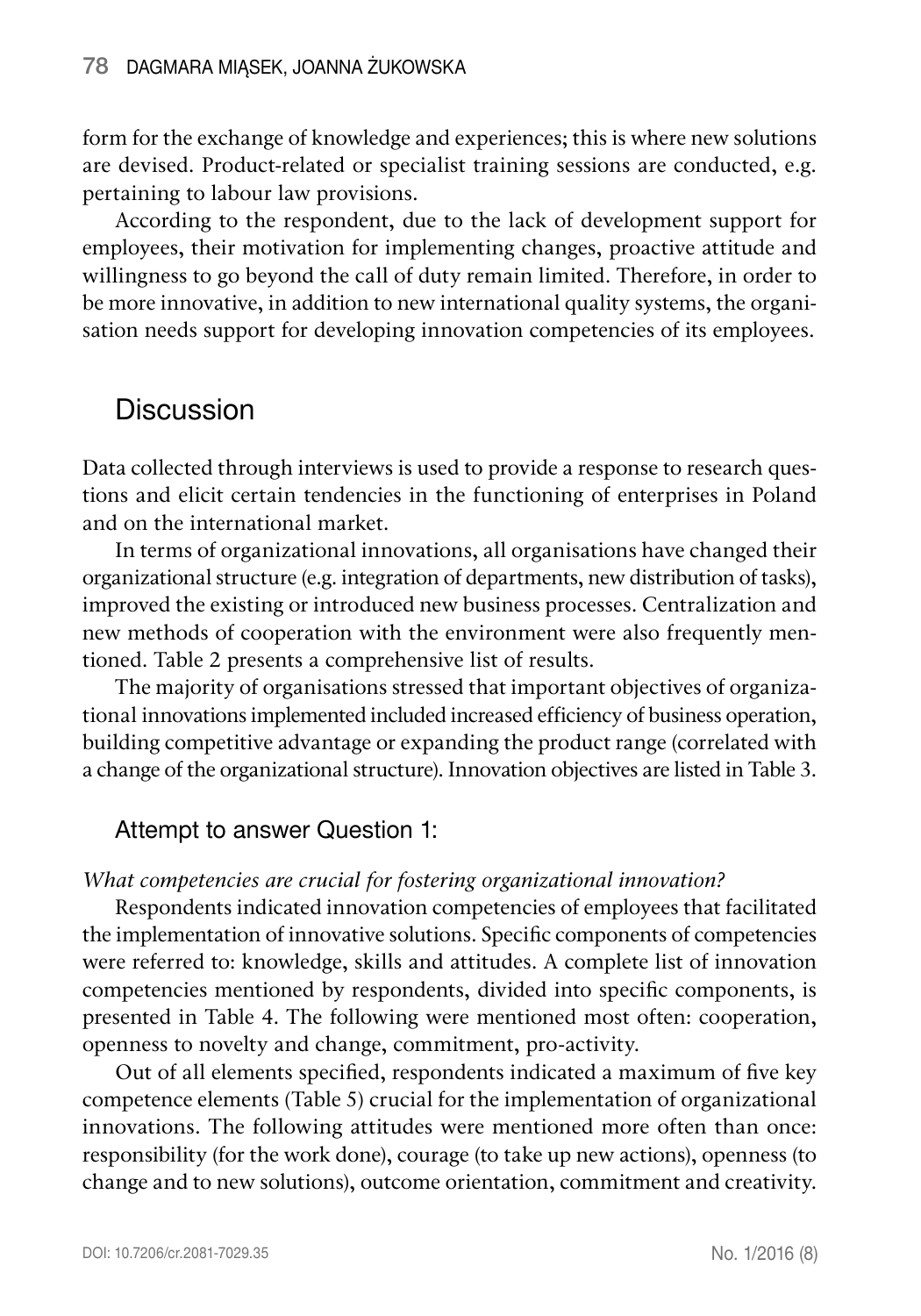#### Attempt to answer Question 2:

#### *Which development methods are most frequently applied by businesses in order to improve innovation competencies?*

Methods of improving innovation competencies are different in each of the 7 organisations surveyed. In Organisation D, operating in the automotive sector, no development measures have been taken and innovations have been implemented according to instructions from the headquarters. In Organisation G, also representing the automotive sector, no development research has been carried out and the extent of innovations is very limited. However, both businesses are pioneers in terms of launching their products on international markets and development is one of their priorities.

Table 6 contains a list of good practices, i.e. methods aimed at improving the innovation competencies of employees. The majority (6) of the surveyed organisations innovate within their structures. Meetings are held to exchange knowledge and experiences and to generate new ideas. Six respondents strongly emphasized the role of the managerial staff in this process. Meetings of employees with the management, easy communication, asking questions and openness to ideas and to errors act as a stimulus for employees and encourage them to be creative, search for solutions and become more open to newness, At the same time, the process of recruitment in which candidates with appropriate competence profiles are favoured, is regarded as important for the implementation of innovations.

The above statements are confirmed in the question about the application of development methods; answers are listed in Table 7. In 5 organisations, internal training aimed at improving innovation competencies is provided; in addition, in the context of implementing organizational innovations, managerial coaching is used, understood as the use of coaching tools for boosting innovation competencies. In 4 organisations, external training courses are also conducted with a view to developing managerial, personal, interpersonal skills or innovation competencies, i.e. creativity, communication and cooperation; it is supplemented with external coaching (conducted by third-party coaches).

#### Attempt to answer Question 3:

#### *How could coaching tools contribute to fostering innovation competencies?*

The majority of respondents emphasized the usability of the coaching method in the development and implementation of innovative solutions, including the attainment of targets. In two businesses representing the automotive industry no coaching methods whatsoever have been applied.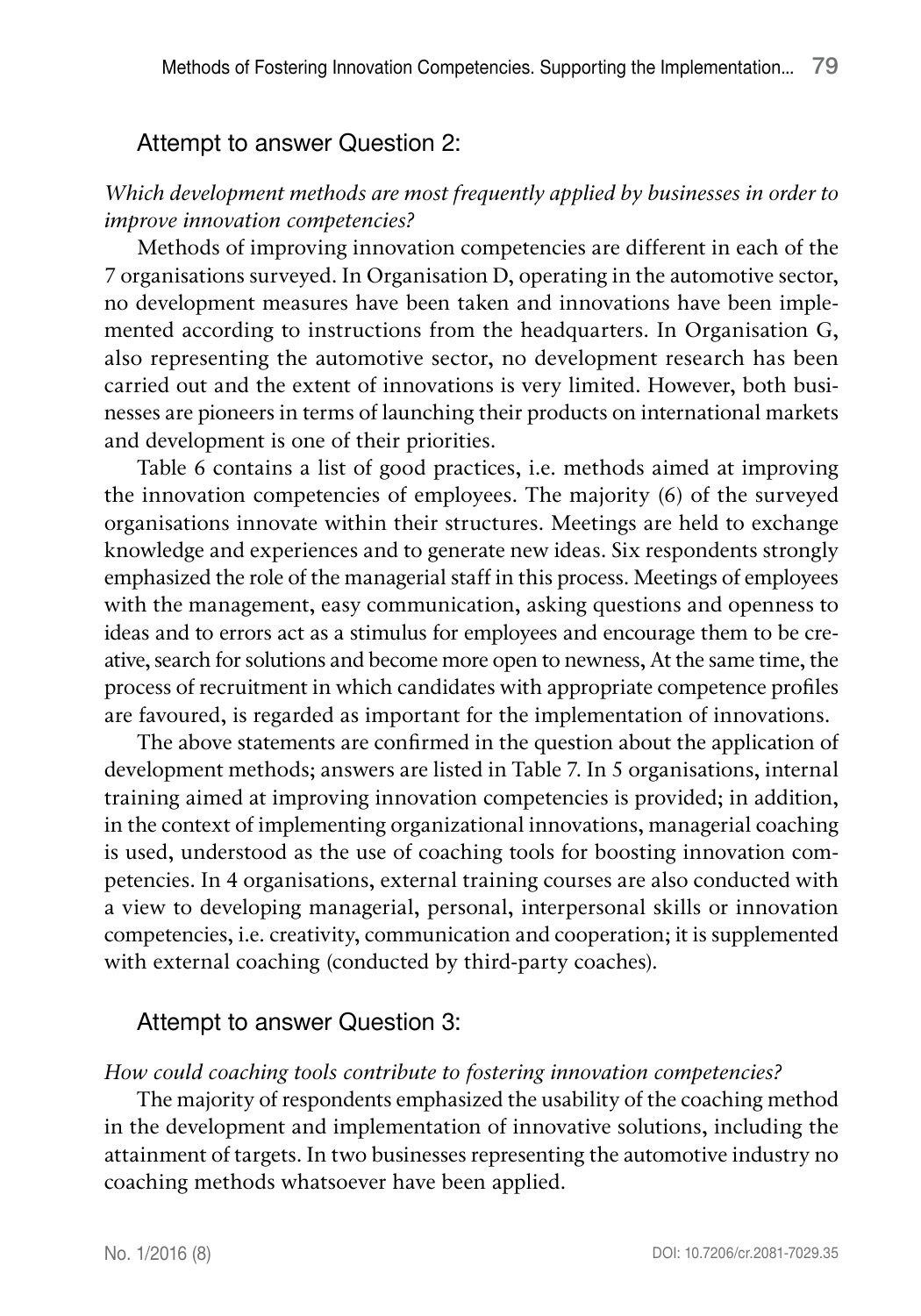Five respondents indicated that managers also have recourse to coaching tools in the process of employee management, i.e. setting targets, motivating, encouraging a pro-active attitude and initiative. This is true, even though managers are unaware of the fact that the tools they use are coaching tools. Consequently, few managers are familiar with coaching as a method and ways in which it can be harnessed in the process of implementing innovations within their business.

Five respondents refer to the organizational culture as a factor that promotes the use of coaching tools by managers. According to them, the characteristics of organizational culture, i.e. creativity, search for solutions, openness to change and project management, are conducive to the use of coaching tools by managers or to the hiring of coaches.

Among the coaching tools most frequently used by managers for fostering innovation competencies, respondents listed asking questions, setting targets, drawing up action plans and matrixes of tasks, as well as providing feedback.

Coaching tools are used in order to show appreciation, develop resources, promote the sense of agency and build the awareness of one's own values, which in turn raises the level of commitment and responsibility in the process of striving to attain the defined goals. Managers who have recourse to coaching tools are less inclined to control employees; this leaves the latter more space for independent action.

Areas in which coaching can be applied in the context of innovation competencies are presented in Table 8. Coaching tools are used in order to facilitate the acquisition of new skills and behaviours and to adopt new attitudes, which translates directly into improved innovation competencies, which, in turn, advance the implementation of organizational innovations.

### **Conclusions**

Seven case studies have been carried out in businesses implementing organizational, technological and non-technological innovations.

The focus on organizational innovations in interviews was important, as it contributed to increasing the awareness of what organizational innovations are and what they entail. Initially, the majority of respondents were unaware of the fact that the changes they had implemented on the organizational level were innovations. It was only upon asking them further questions and providing explanations that they realized the importance of changes for innovation and for building the competitive advantage of an organisation. The question about the competencies of employees working on the implementation of organizational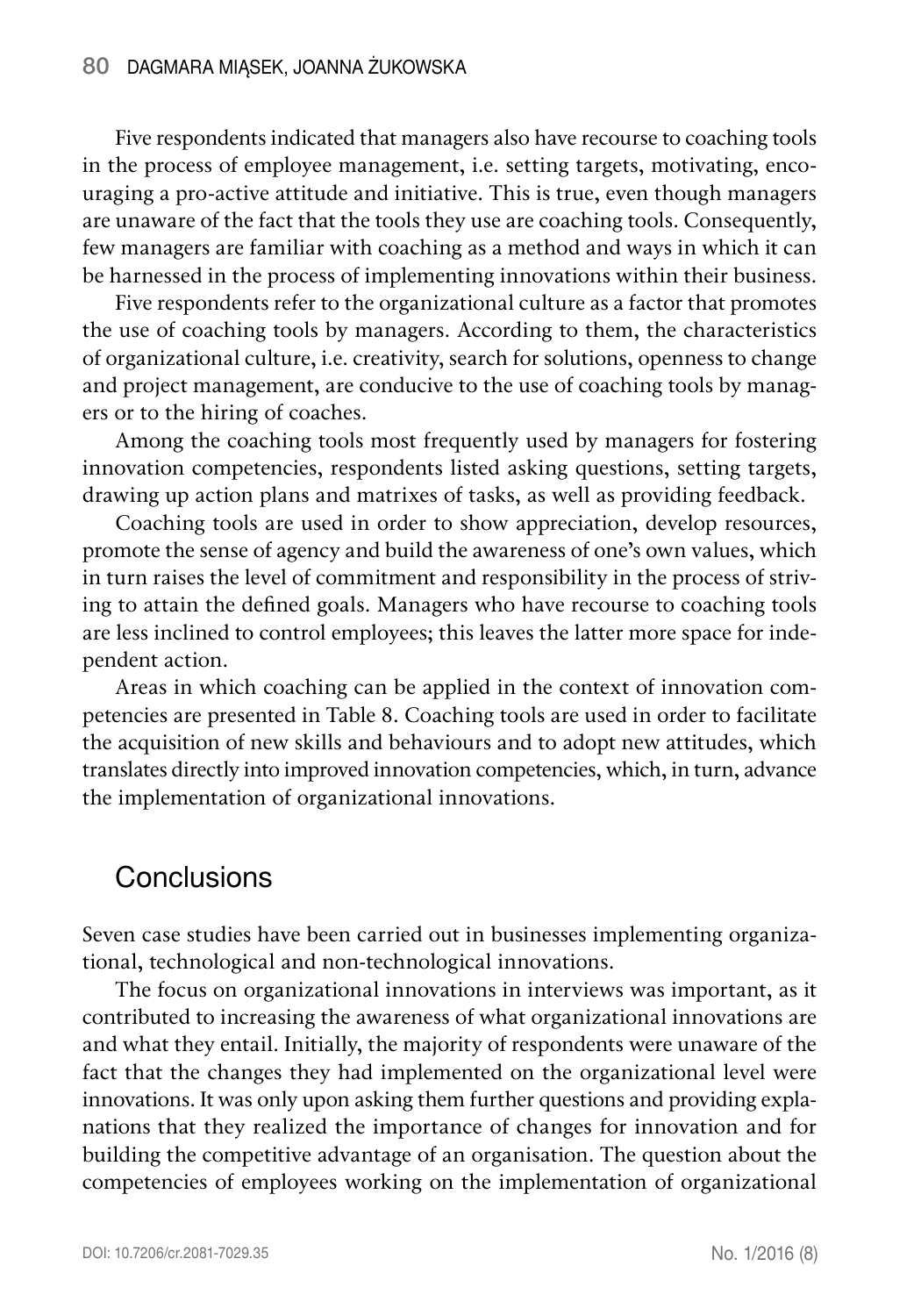innovations was equally important, as it stressed the role of employees in the successful implementation of innovative solutions. It emphasised the fact that certain competencies should be fostered in all employees if the organisation is to be more innovative.

The qualitative data collected and the analysis of the literature provide answers to research questions.

Respondents list innovation competences, classified as knowledge, skills and attitudes, which they believe to be important for the implementation of organizational innovations, they share methods and best practices used in their businesses to improve such competencies and discuss how coaching tools could be applied for the purpose of their development.

Answers to the question about competencies varied. The application of the Likert-type scale for questions about competencies would clarify which competencies are most important for individual organisations. On the other hand, free statements of respondents allowed researchers to draw up a long list of competencies that may serve as the starting point for further quantitative tests.

When asked about improving innovation competences, respondents most frequently referred to the role of the managerial staff, their use of coaching tools (and mentoring in the case of one business), as well as internal training sessions or group meetings. In five organisations coaching has been applied, internally or externally, as a method of developing competencies.

## Summary

Information collected in the survey raises the question of whether research pertaining to a single type of innovation is reasonable, as it seems that organizational innovations coincide with product, process or marketing innovations. Furthermore, development methods mentioned in interviews and in the literature could presumably be applied with a view to improving all competencies, regardless of the type of innovations implemented. Thus, the usability and application of coaching tools could be verified to a greater extent, encompassing more than only organizational innovations. Interviews provided information on the usability of coaching in the context of improving innovation competencies, in particular the attitude. It would prove valuable to collect information from coachees, understand in which particular ways coaching has helped them, and what it allowed them to change or develop.

It would also be reasonable to test specific competencies used in the implementation of each type of innovation, and then compare them in order to understand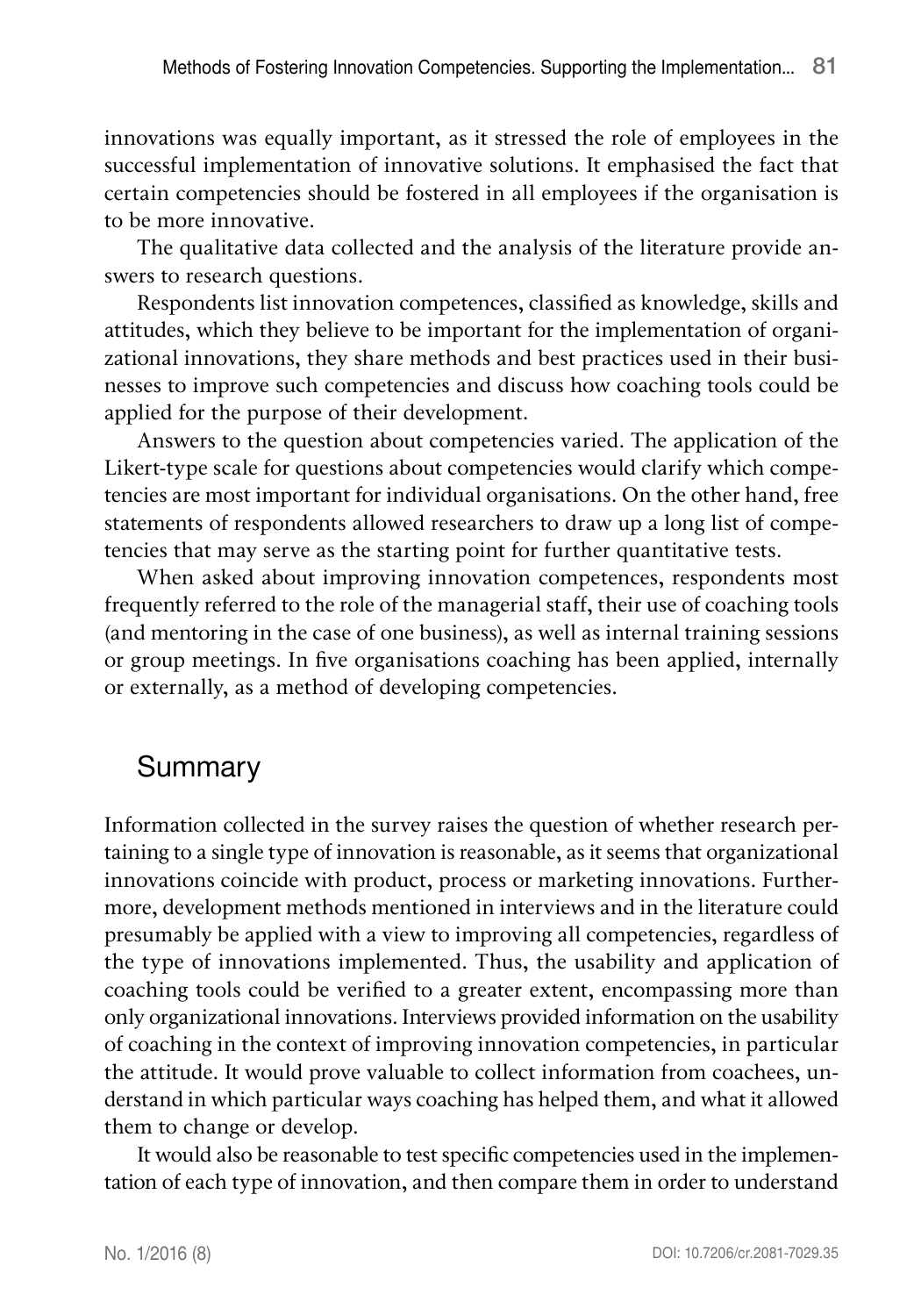the extent to which such competences vary. More precise definitions of particular competencies would also prove useful, as well as testing various types of competencies (managerial, specialist, personal, interpersonal) depending on the level of management (strategic, tactical, operational). Results could be used to analyse which innovation competencies contribute to the implementation of specific types of innovations and to understand any variations in this area.

Sector and size are factors that could influence research results. Given the diversity of the surveyed organisations, results cannot be classified by sector or by size. On the other hand, it provides the starting point for examining differences in the implemented innovations, useful innovation competencies or development methods applied, depending on the sector, size and structure of organisations.

# Appendix

| <b>Business</b> | SECTOR                                            | <b>SUPPLY</b><br>POSITION<br>IN THE<br>CHAIN  | NUMBER OF<br>EMPLOYEES    | EIGN<br>FOR<br><b>Alld</b><br><b>SHARE</b><br>$\overline{5}$<br>⋖<br>Ö | ၯ<br>റ<br>က္က<br><b>SHARE</b><br>EXPORT<br>IN SALE | CAPITAL<br>GROUP MEMBER | <b>ISHMENT</b><br>SNA<br><b>YEAR OF</b><br>ᅙ<br>POL<br><b>DO<br/>N N DO</b> |
|-----------------|---------------------------------------------------|-----------------------------------------------|---------------------------|------------------------------------------------------------------------|----------------------------------------------------|-------------------------|-----------------------------------------------------------------------------|
| A               | <b>HYGIENE, HEALTH/</b><br><b>CHEMICAL SECTOR</b> | <b>MANUFACTURER</b>                           | $50 - 250$                | 100%                                                                   | up to $50\%$                                       | <b>YES</b>              | 2006                                                                        |
| B               | <b>CONSTRUCTION</b>                               | <b>AGENT</b>                                  | 250-500                   | 0%                                                                     | up to 50%                                          | <b>NO</b>               | 1992                                                                        |
| C               | <b>LOGISTICS</b>                                  | <b>SERVICE PROVIDER</b><br>Logistics operator | $50 - 250$                | 0%                                                                     | up to 50%                                          | NO.<br>since 2006       | 1989                                                                        |
| D               | <b>AUTOMOTIVE</b>                                 | <b>AGENT</b><br>Dealer network                | $250 - 500$<br>H-quarters | 100%                                                                   | 0%                                                 | <b>YES</b>              | 1996                                                                        |
| E               | <b>TECHNOLOGY</b>                                 | <b>AGENT</b>                                  | $50 - 250$                | 100%                                                                   | 0%                                                 | <b>YES</b>              | 1993                                                                        |
| F               | <b>FOOD INDUSTRY</b>                              | <b>MANUFACTURER</b>                           | more than<br>1,000        | 100%                                                                   | up to 50%                                          | <b>YES</b>              | 1958                                                                        |
| G               | <b>AUTOMOTIVE</b>                                 | <b>MANUFACTURER</b>                           | $50 - 250$                | 0%                                                                     | more than<br>50%                                   | <b>NO</b>               | 1946                                                                        |

Table 1. List of data pertaining to the research group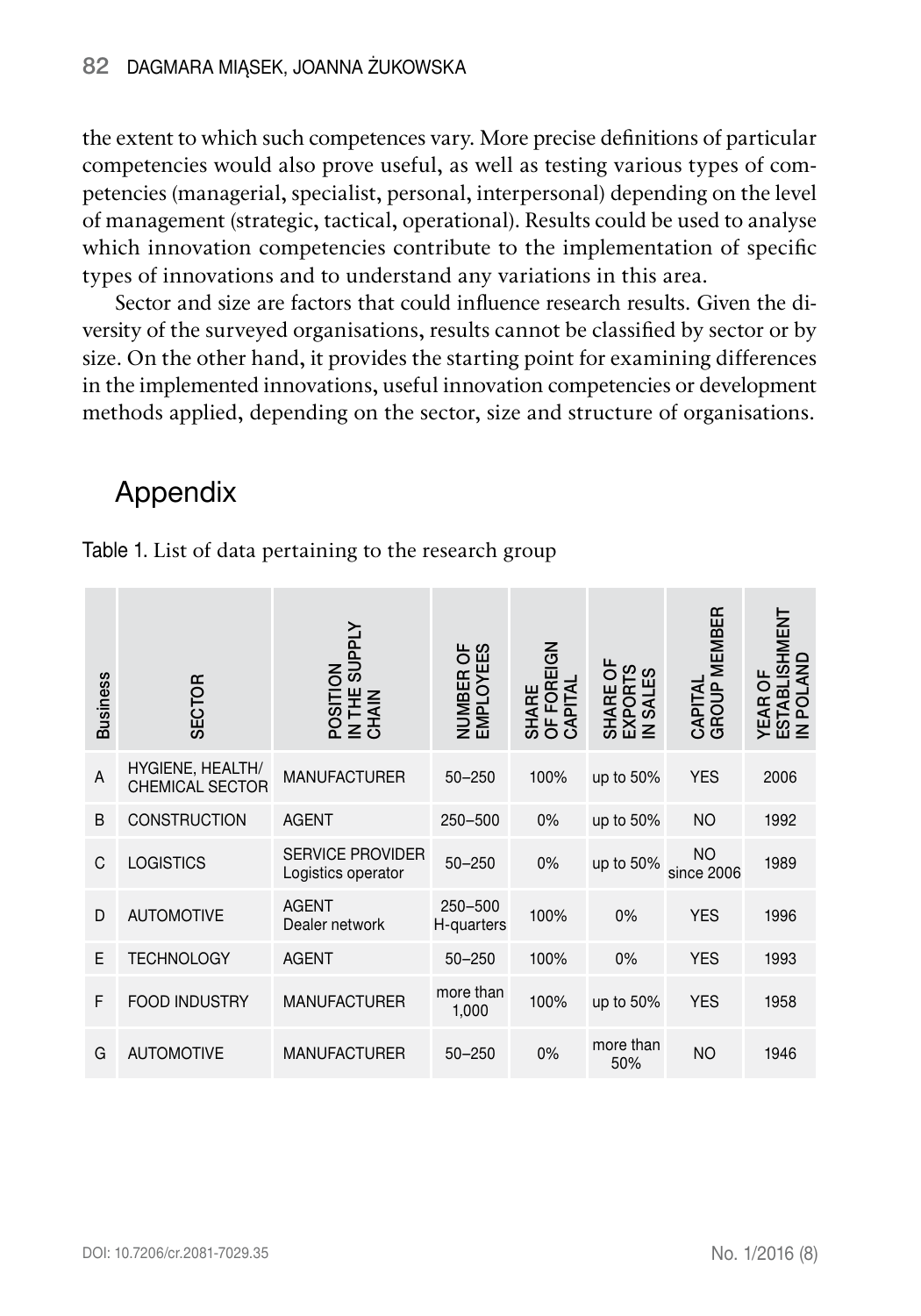#### Table 2. Examples of organizational innovations implemented

|                                                                                                | A | B | C | D | E                   | F | G |
|------------------------------------------------------------------------------------------------|---|---|---|---|---------------------|---|---|
| change of the organisational structure, e.g. integration of departments                        | X | X | X | X | X                   | X |   |
| new distribution of tasks                                                                      | X | X | X | X | X                   | X | X |
| decentralization - greater responsibility of employees, encouraging<br>creativity              | X | X |   |   |                     |   |   |
| centralization - enhancing individual responsibility                                           |   | X |   | X | X                   | X |   |
| new tools, procedures, methods contributing to the personal<br>development of employees        |   | X | X |   | X                   | X | X |
| knowledge management – exchange of knowledge, best practices                                   | X |   |   |   |                     | X | X |
| new methods of cooperation with the business environment                                       |   |   | X | X | X                   | X | X |
| new or improved business processes (production, quality, sales,<br>logistics management, etc.) |   | X | X | X | X                   | X | X |
| new methods of personal development of employees                                               |   | X |   |   | X                   | X |   |
| new systems of quality management                                                              |   |   |   | X |                     |   | X |
| other new methods of organizing business activity                                              |   | X |   |   |                     | X | X |
| creating a franchise system                                                                    |   |   |   |   |                     |   |   |
| entering a franchise system                                                                    |   |   |   |   |                     |   |   |
| outsourcing                                                                                    |   |   |   |   | X                   |   |   |
| insourcing                                                                                     |   |   |   |   |                     |   |   |
| other                                                                                          |   |   |   |   | Matrix<br>structure |   |   |

#### Table 3. List of objectives of organizational innovations

|                                                 | A | <sub>B</sub> |                | IC DE FG |                |                |   |
|-------------------------------------------------|---|--------------|----------------|----------|----------------|----------------|---|
| greater operational efficiency                  | 5 | 5            | $\overline{4}$ | 5        | $-3$           | 5              | 5 |
| greater competitive advantage                   | 5 |              | 5 5            |          | $\blacksquare$ | $\overline{4}$ |   |
| maintaining the current competitive position    |   | 5            |                |          |                |                | 5 |
| improved product/service quality                |   |              | 4              | .5       |                |                | 5 |
| new markets - expanded area of operation        | 3 | 5            | $3 \quad 1$    |          |                |                | 5 |
| expanded product range – new products, services |   | 5            | 5              | .5       |                | 3              |   |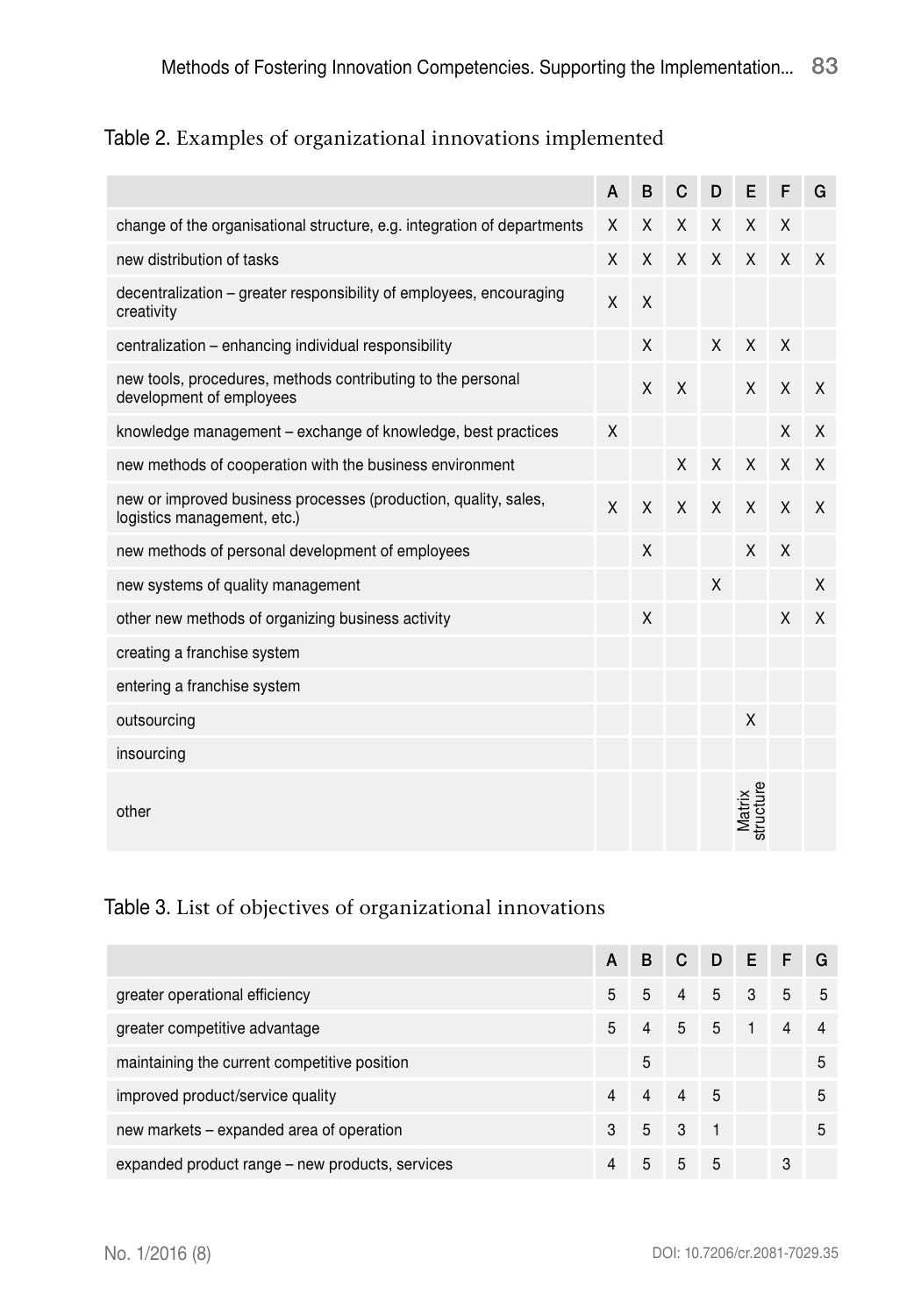#### 84 Dagmara Miąsek, Joanna Żukowska

| reduction/optimization of costs                                      |                | $\overline{2}$ | 3                                                                                                       | 5 | 5              | $\overline{4}$ | 5 |
|----------------------------------------------------------------------|----------------|----------------|---------------------------------------------------------------------------------------------------------|---|----------------|----------------|---|
| greater quality and efficiency of work                               | $\overline{4}$ |                | 5                                                                                                       | 3 | $\overline{4}$ | 5              | 5 |
| intensified information, knowledge and communication exchange        | 3              |                | 5                                                                                                       | 1 | $\overline{4}$ | $\overline{4}$ | 3 |
| greater ability to learn, acquisition of new technological knowledge |                |                | 5                                                                                                       | 3 |                | 3              | 3 |
| other - specify                                                      |                |                | processes; customer<br>distinguishing factor<br>഻൯<br>Optimization of<br>quality<br>5. Optim<br>service |   |                |                |   |

#### Table 4. List of innovation competencies

|                                                                                                                 | A | в | C | D | Е | F | G |
|-----------------------------------------------------------------------------------------------------------------|---|---|---|---|---|---|---|
| <b>KNOWLEDGE</b>                                                                                                |   |   |   |   |   |   |   |
| Specialist knowledge in a specific field                                                                        |   |   |   |   | X |   |   |
| HR management skills                                                                                            |   |   |   | X | X |   |   |
| Awareness of business targets                                                                                   |   | X |   |   |   |   |   |
| <b>SKILLS</b>                                                                                                   |   |   |   |   |   |   |   |
| Analytic skills (market size, profiling, data analysis, profitability<br>of ideas, products, price calculation) | X |   |   |   |   |   |   |
| Ability of strategic thinking and organization management                                                       |   |   |   | X |   |   |   |
| Ability to sense the needs of the customer                                                                      |   |   |   |   |   |   |   |
| Openness to customers' needs – appropriate communication aimed<br>at providing information about a new product  |   |   | X |   |   |   |   |
| Ability to coordinate the work of sub-teams, exercising influence                                               | X |   |   |   |   |   |   |
| Time management skills                                                                                          |   |   |   |   |   |   |   |
| Cooperation skills                                                                                              | X |   |   |   | X | X | X |
| Ability to build commitment in oneself and in others                                                            |   |   | X |   | X |   | X |
| Ability to communicate about targets and needs (superiors - subordinates)                                       |   | X |   | X | X |   |   |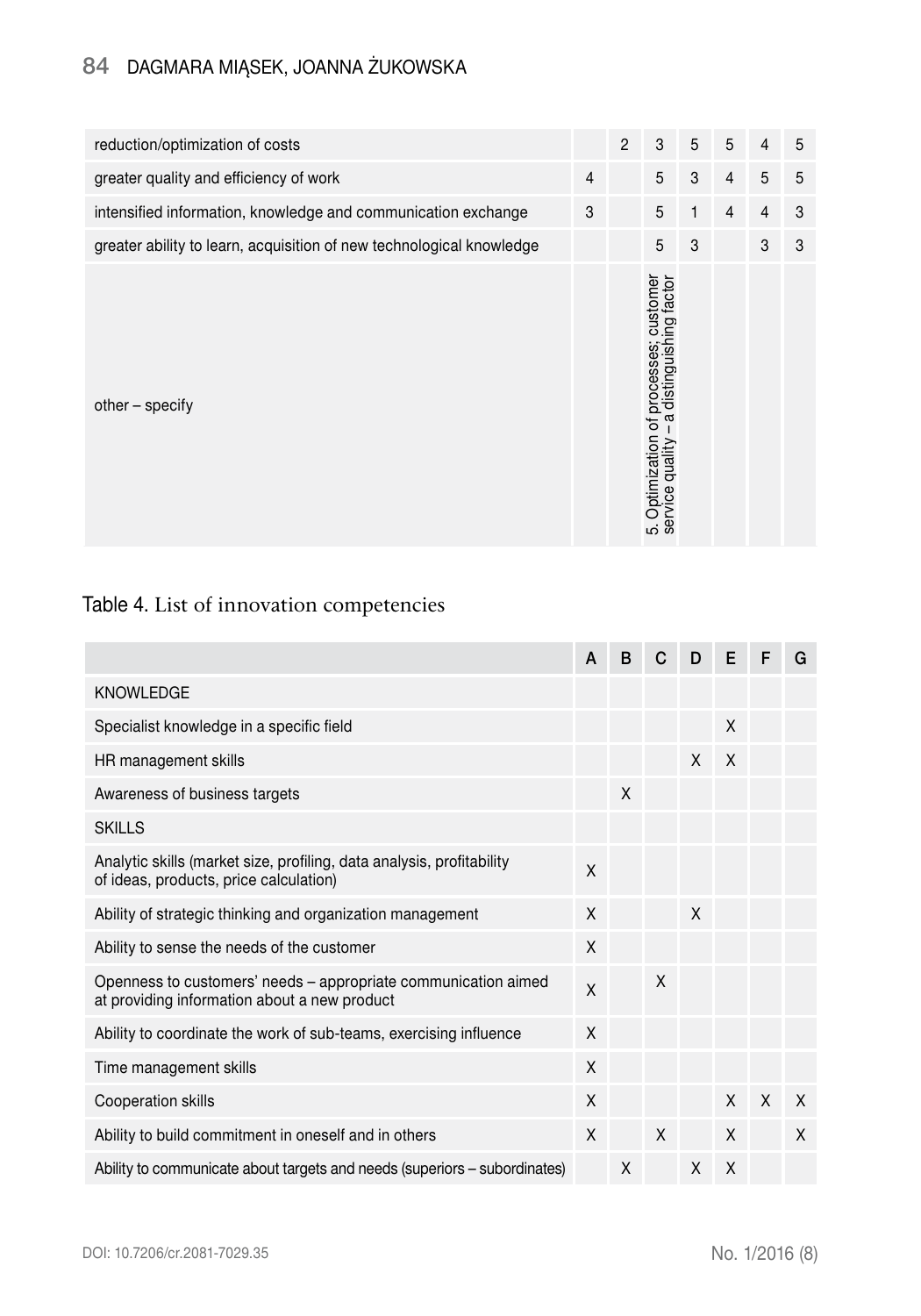| Managers' appreciation of people for their ideas                        |   | X            |   |   |   |   |              |
|-------------------------------------------------------------------------|---|--------------|---|---|---|---|--------------|
| Convincing others to one's own ideas                                    |   | X            |   |   |   |   |              |
| Ability to retain people in the organization                            |   |              |   | X |   |   |              |
| Management of change and of people in the context of change             |   |              |   | X | X |   |              |
| Creativity, thinking outside the box                                    |   |              |   |   | X |   | X            |
| Systemic thinking                                                       |   |              |   |   | X |   |              |
| Clear vision of the target                                              |   |              |   | X |   |   |              |
| <b>ATTITUDES</b>                                                        |   |              |   |   |   |   |              |
| Seeking solutions and attaining targets                                 | X |              |   |   |   | X |              |
| Openness to novelty, change                                             | X |              | X | X | X | X | $\mathsf{X}$ |
| Pro-activity                                                            | X | X            | X |   | X |   |              |
| Assertiveness                                                           | X |              |   |   |   |   |              |
| Communicativeness                                                       | X |              | X |   |   | X |              |
| Networking                                                              | X |              |   |   |   |   |              |
| Responsibility for oneself and for the organisation                     | X |              | X |   |   | X |              |
| Entrepreneurship                                                        | X |              |   |   |   |   |              |
| Openness (to search for and advance new ideas)                          |   | X            | X |   |   | X | X            |
| Independence in one's job - creativity, inventiveness in improving work |   | $\mathsf{x}$ | X |   |   |   |              |
| Personal development                                                    |   |              | X |   |   | X |              |
| Determination/consistency                                               |   |              |   |   | X |   | X            |
| Courage and willingness to act                                          |   |              |   |   | X | X |              |

#### Table 5. List of innovation competency elements of key importance for the implementation of organizational innovations

|                                                          |  |  |   |   | A B C D E F G |  |
|----------------------------------------------------------|--|--|---|---|---------------|--|
| <b>SKILLS</b>                                            |  |  |   |   |               |  |
| Communication and cooperation                            |  |  |   | X |               |  |
| Management of change and people in the process of change |  |  | X |   |               |  |
| <b>ATTITUDES</b>                                         |  |  |   |   |               |  |
| Entrepreneurship                                         |  |  |   |   |               |  |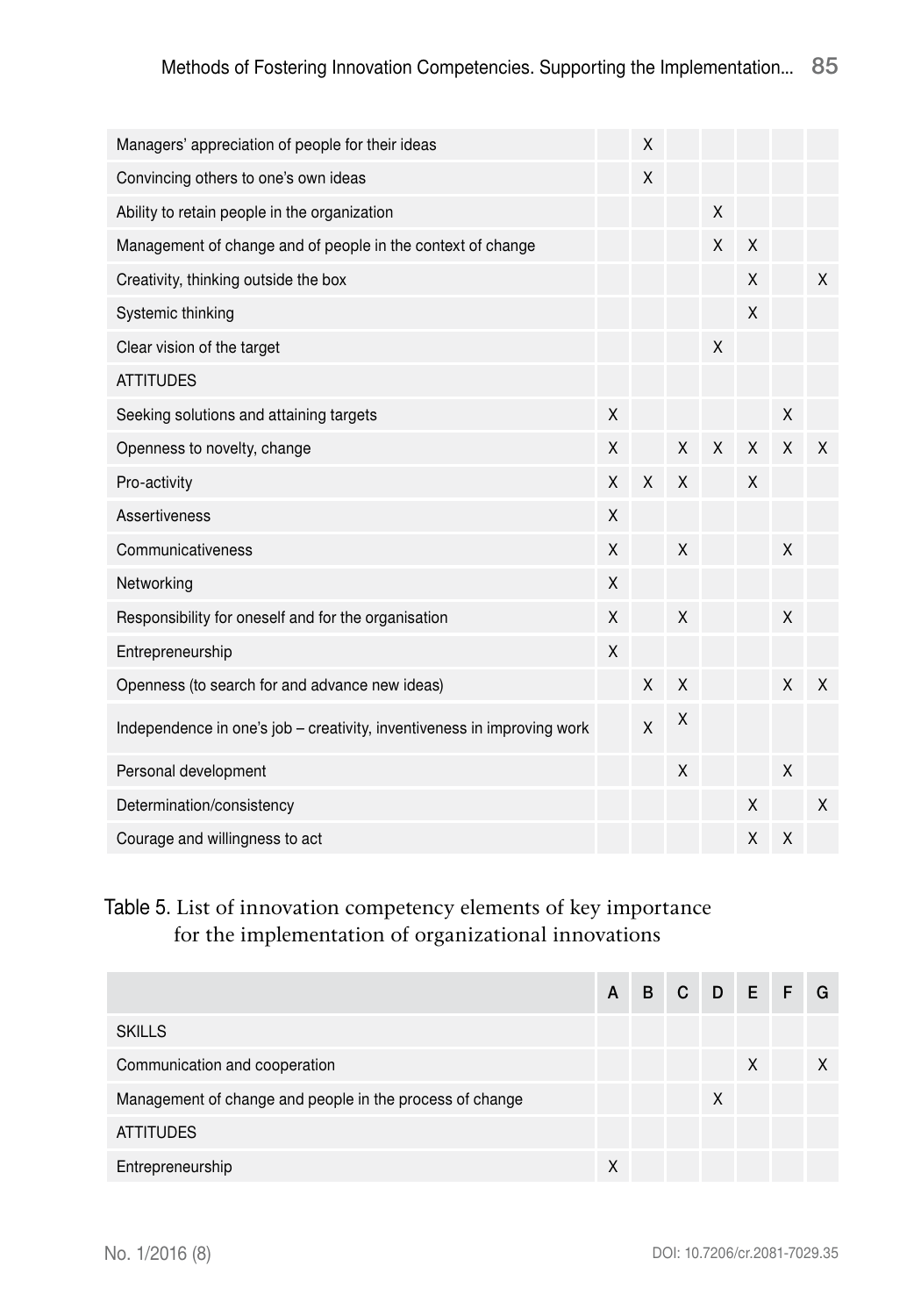#### 86 Dagmara Miąsek, Joanna Żukowska

| Independence              | $\mathsf{X}$ |   |              |              |         |              |
|---------------------------|--------------|---|--------------|--------------|---------|--------------|
| Responsibility            | $\mathsf{X}$ |   | $\mathsf{X}$ |              |         |              |
| Courage                   | $\mathsf{X}$ |   |              | $\mathsf{X}$ |         |              |
| Personal development      | X            |   | $\times$     |              |         |              |
| Innovativeness            |              | X |              |              |         |              |
| Openness                  |              | X |              |              | $X$ $X$ |              |
| Outcome orientation       |              | X |              |              | X       |              |
| Commitment                |              |   | X            | $\times$     | $\chi$  | $\mathsf{X}$ |
| Pro-activity              |              |   |              | X            |         |              |
| Creativity                |              |   |              | $\times$     | $\sf X$ | $\times$     |
| Determination/consistency |              |   |              | X            |         | $\mathsf{X}$ |
| <b>Business awareness</b> |              |   |              |              | X       |              |

#### Table 6. Methods of boosting innovation competencies

| A | Close cooperation with top managers, direct communication and cooperation with the company's<br>CEO and the CFO as a source of stimuli for development and search for innovative solutions by<br>employees.                                                                                                                                                                |
|---|----------------------------------------------------------------------------------------------------------------------------------------------------------------------------------------------------------------------------------------------------------------------------------------------------------------------------------------------------------------------------|
| B | Annual evaluation + development plans + training; Important role of managers: providing feedback,<br>encouraging people to come up with ideas; Meetings of the management team with a view to building<br>the awareness of the necessity of innovations; Organisation of training courses, coaching<br>and mentoring; Publication of informative and educational booklets. |
| C | Recruitment of employees with innovation competencies; Internal and external training sessions,<br>coaching; Box of ideas; System of development meetings – development plans                                                                                                                                                                                              |
| D | The organisation does not use any methods to support the professional development of its<br>employees                                                                                                                                                                                                                                                                      |
| E | Training courses; Team coaching; Work groups; Cooperation of innovation leaders with their peers,<br>encouraging them to break the mould; Talent scheme                                                                                                                                                                                                                    |
| F | Trainer academy for sales representatives; Talent scheme; Mentoring; External and internal "on-the-<br>job" coaching; Managers' support; Training; Annual meetings of the management team to calibrate<br>the expected competencies                                                                                                                                        |
| G | Meetings with the managerial staff; Direct, individual mentoring meetings with the president of the<br>board                                                                                                                                                                                                                                                               |